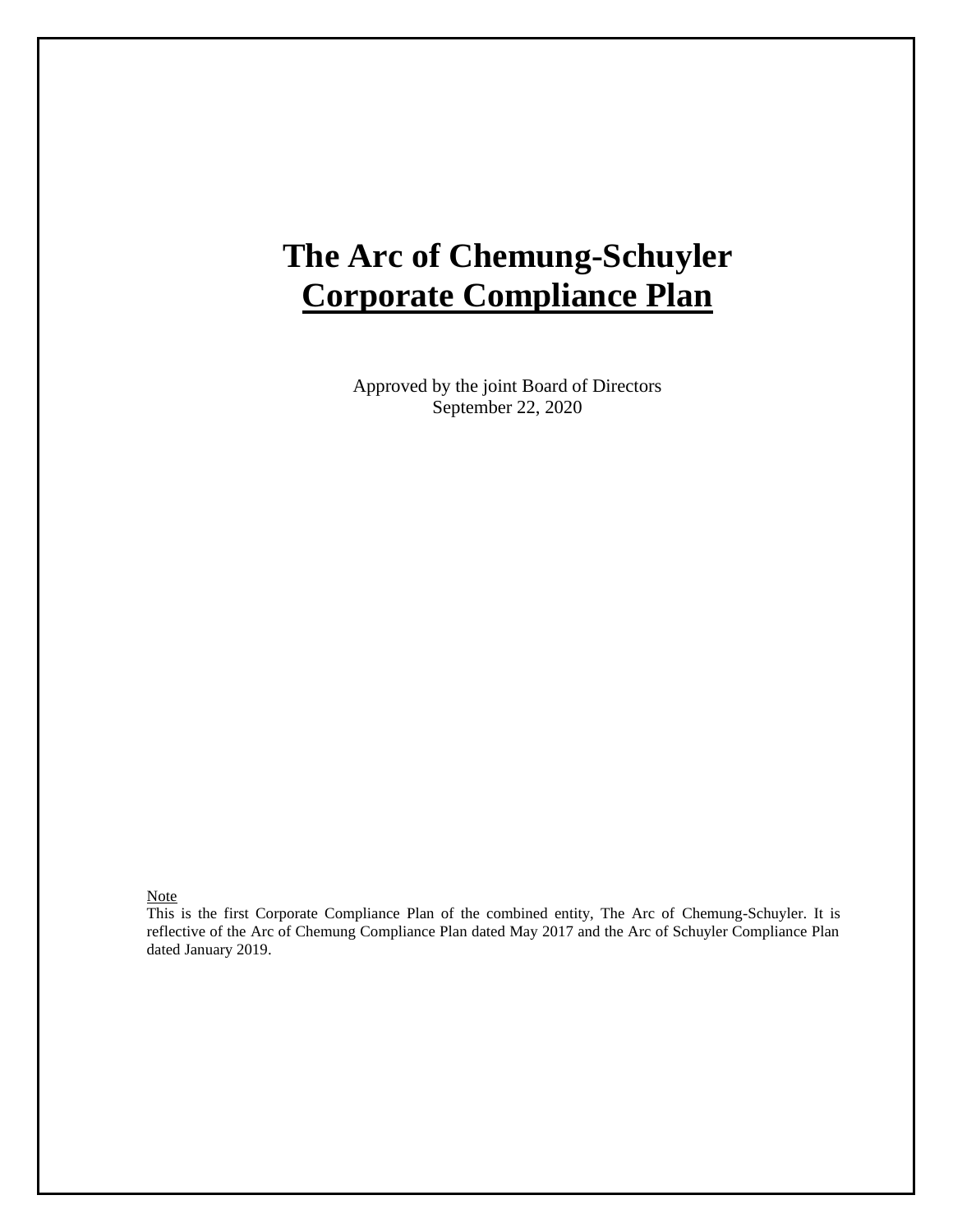## Table of Contents

| <b>Section</b>                                                           |                                                              | Page      |
|--------------------------------------------------------------------------|--------------------------------------------------------------|-----------|
|                                                                          |                                                              |           |
| I.                                                                       | <b>Introduction</b>                                          | $1-2$     |
| II.                                                                      | <b>Written policies and Procedures</b>                       | $3 - 7$   |
|                                                                          | Code of Ethics<br>. .                                        |           |
|                                                                          | • Code of Conduct                                            |           |
|                                                                          | <b>Rules of Conduct</b>                                      |           |
| Ш.                                                                       | <b>Role of the Corporate Compliance Officer</b>              | $8 - 12$  |
|                                                                          | • The Structure, Duties and Role of the Compliance Committee |           |
|                                                                          | Delegation of Substantial Discretionary Authority            |           |
| IV.                                                                      | <b>Education and Training</b>                                | $13 - 14$ |
| V.                                                                       | <b>Effective Confidential Communications</b>                 | $15-16$   |
| VI.                                                                      | <b>Enforcement of Compliance Standards</b>                   | 17        |
| VII.                                                                     | <b>Assessing Risk Areas via Auditing and Monitoring</b>      | 18-19     |
|                                                                          | • PPACA - Patient Protection and Affordable Care Act         |           |
| VIII.                                                                    | <b>System to Report - Detection and Response</b>             | $20 - 21$ |
|                                                                          | • Voluntary Disclosure                                       |           |
| IX.                                                                      | <b>Whistleblower protections</b>                             | 22        |
|                                                                          |                                                              |           |
| <b>Appendix A</b> – Overview of Relevant Federal and State Laws/Statutes |                                                              | 23-29     |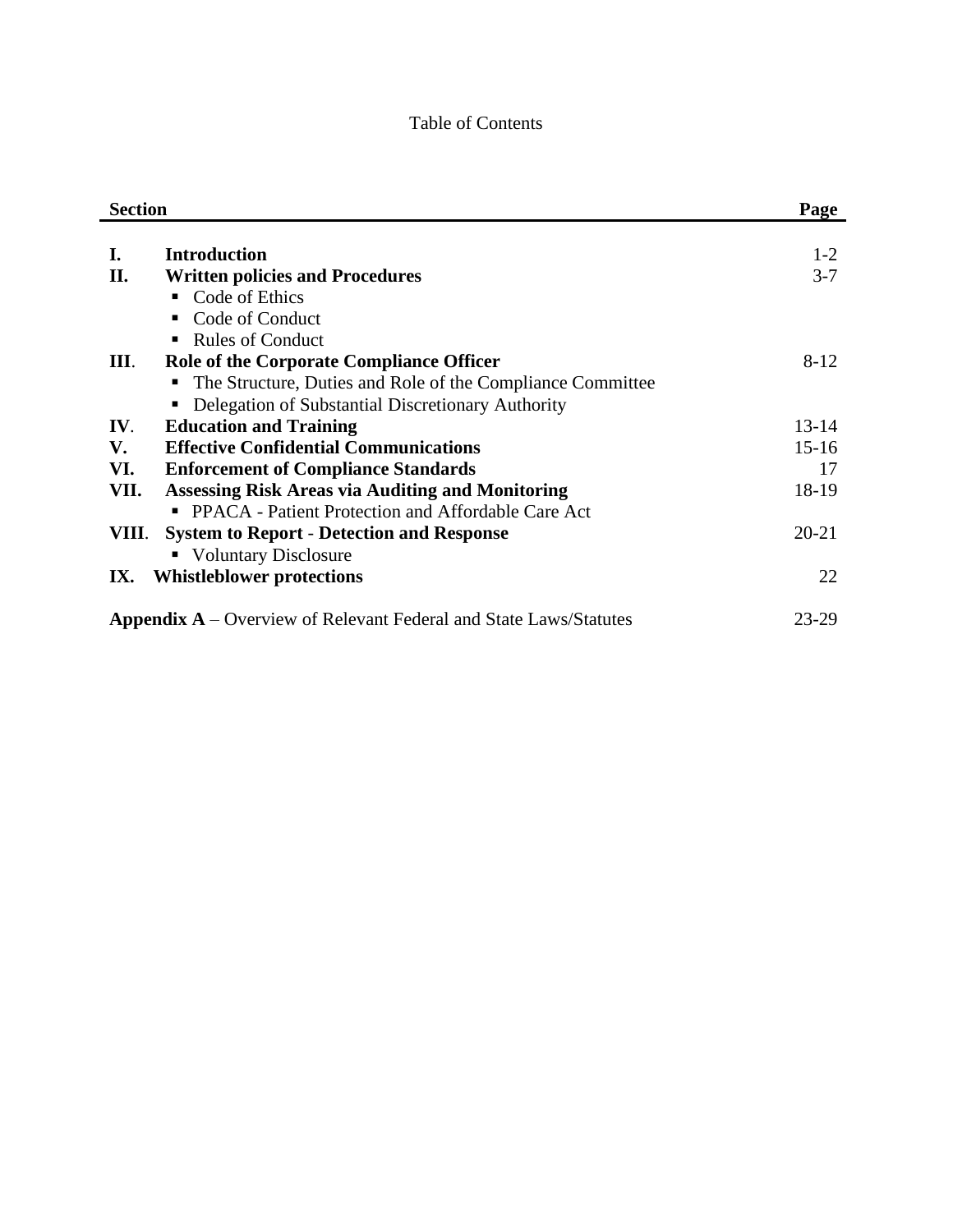## **I. Introduction**

The Arc of Chemung-Schuyler is committed to providing high quality care to individuals and families receiving supports from the Agency. Accordingly, the Arc of Chemung-Schuyler has established a Corporate Compliance Program as outlined in this plan and is committed to conform to these standards and comply with all Federal, State and local laws and regulations.

The Corporate Compliance Plan is designed and organized by the seven elements as identified by the U.S. Department of Health and Human Services, Office Inspector General and the eight New York State Office of Medicaid Inspector General (NYS OMIG). These include: written policies and procedures, designated employee, training and education, open lines of communication, disciplinary policies to encourage participation, routine identification of risk areas and system for reporting compliance issues. The NYS OMIG defines the eighth element as policies for non-intimidation and non-retaliation.

To further these compliance goals, the Agency has established a Corporate Compliance Plan to assist in the management of the Corporate Compliance program. This Plan is designed to establish a framework for legal and ethical compliance by the Arc of Chemung-Schuyler and its representatives. It is available on the agency website: arcofchemungschuyler.org.

The following terms may be used throughout the Plan and are defined as follows:

- Agent Any person, such as an employee, volunteer or board Member, acting on behalf of the Agency.
- Audit An inspection of a program's or organization's accounts, typically by an independent body.
- Board member A board member is an elected participant on the Board of Directors which manages the business and affairs of the Agency. They volunteer their time and efforts and are not paid by the Agency.
- Code of Conduct A central guide and reference for users in support of day-to-day decision making. It is meant to clarify an organization's mission, values and principles, linking them with standards of professional conduct.
- Compliance Adherence to the laws and regulations passed by official regulating bodies as well as general principles of ethical conduct.
- Compliance Officer (CO) An employee whose responsibilities include ensuring that the company complies with regulatory requirements and internal procedures.
- Compliance Program (CP) The internal programs and procedure decisions made by the agency in order to meet the standards set by government regulations and laws.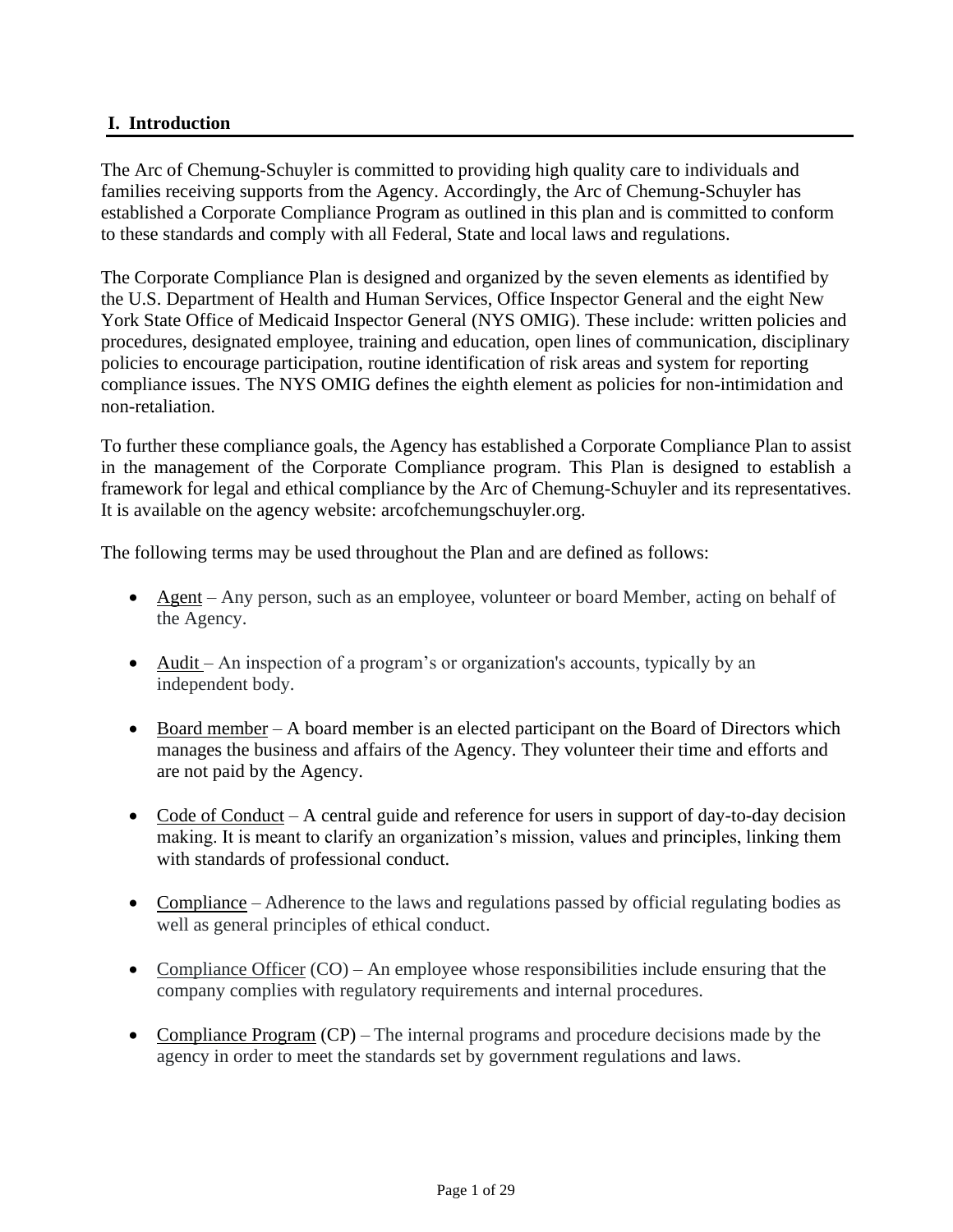- Due diligence Reasonable steps taken by a person in order to satisfy a legal requirement, especially in buying and selling.
- Employee A person employed for wages or salary which is paid for by the agency. The employee may be part-time, full-time, per Diem and/or temporary/seasonal.
- Ethics The moral principles that govern one's behaviors. The concepts of right and wrong influence our decisions, choices and actions.
- Fraud A deception deliberately practiced in order to secure unfair or unlawful gain.
- General Waste and Abuse Billing in ways inconsistent with sound financial management or professional standards; or payment/billing is fraudulent when done intentionally and abusive if unintentional.
- Risk Assessment The process of identifying variables that have the potential to negatively impact an organization's ability to conduct business.
- Volunteers A volunteer is anyone who, without compensation (other than reasonable reimbursement for expenses incurred as determined in the Volunteer Protection Act of 1997) performs services for a nonprofit organization, at the direction of and on behalf of such organization. The Arc of Chemung-Schuyler has multiple types of volunteers. In the Corporate Compliance Plan, the term volunteer refers to *Program/Long term volunteers* providing thirty or more hours of service per year.
- Waste Waste is the unintentional misuse of resources that lead to unnecessary costs.
- Whistleblower A person who informs on a person or organization engaged in illicit activity.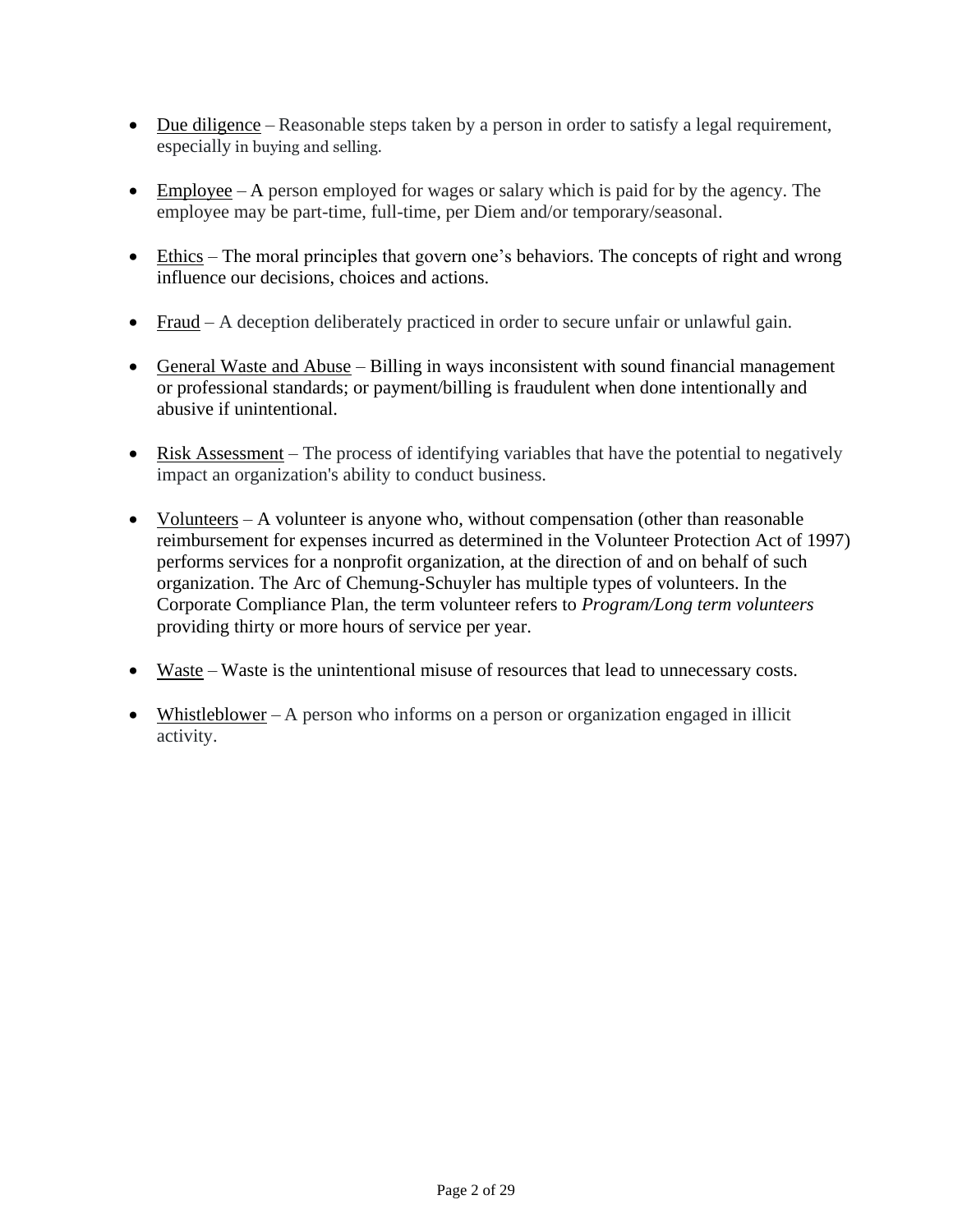## **II. Written Procedures**

Written procedures are designed to establish the agency expectations when it comes to Corporate Compliance. In addition, agency procedures are designed to provide guidance to employees and others on dealing with potential compliance issues, how to communicate compliance issues to appropriate compliance personnel and describe how potential corporate compliance problems are investigated and resolved. Additional, specific details and information regarding corporate compliance may be found in the Agency employee handbook and Agency procedure manuals.

The Arc of Chemung-Schuyler Corporate Compliance Program encompasses the following:

- 1. It has been, and continues to be, the practice of this Chapter to comply with all applicable federal, state and local laws and regulations, and payor requirements. It is also this Chapter's practice to adhere to the standards of conduct that are adopted by the Board of Directors, the Executive Director and the Corporate Compliance Committee.
- 2. We have always been and remain committed to our responsibility to conduct our business affairs with integrity based on sound ethical and moral standards. We will hold our employees, contracted practitioners, and vendors to these same standards.
- 3. All employees, contracted practitioners, and vendors shall acknowledge that it is their responsibility to report any suspected instances of suspected or known noncompliance to their immediate supervisor, the Executive Director or the Corporate Compliance Officer. Reports may be made anonymously, without fear of retaliation or retribution. Failure to report known noncompliance or making reports which are not in good faith will be grounds for disciplinary action, up to and including termination. Reports related to harassment or other workplace-oriented issues, will be referred to Human Resources.
- 4. The Chapter will communicate its compliance standards and procedures through required training initiatives to all agents, contracted practitioners, and selected vendors. We are committed to these efforts through distribution of this Compliance Plan, our Code of Ethics and our Code of Conduct.
- 5. The Chapter is committed to maintaining and measuring the effectiveness of our Compliance Program through monitoring and auditing systems reasonably designed to detect noncompliance by Chapter agents. We shall require the performance of regular, periodic compliance audits by internal and/or external auditors who have expertise in federal and state health care statutes, regulations, and federal program requirements.
- 6. This Compliance Plan will be consistently enforced through appropriate disciplinary mechanisms, including, if appropriate, discipline of individuals responsible for failure to detect and/or report noncompliance.
- 7. Detected noncompliance, through any mechanism, i.e. compliance auditing procedures, confidential reporting, will be responded to in an expedient manner. We are dedicated to the resolution of such matters and will take all reasonable steps to prevent further similar violations, including any necessary modifications to the Compliance Program.
- 8. The Chapter will, at all times, exercise due diligence with regard to background and professional license investigations for all prospective agents, contractors and selected vendors.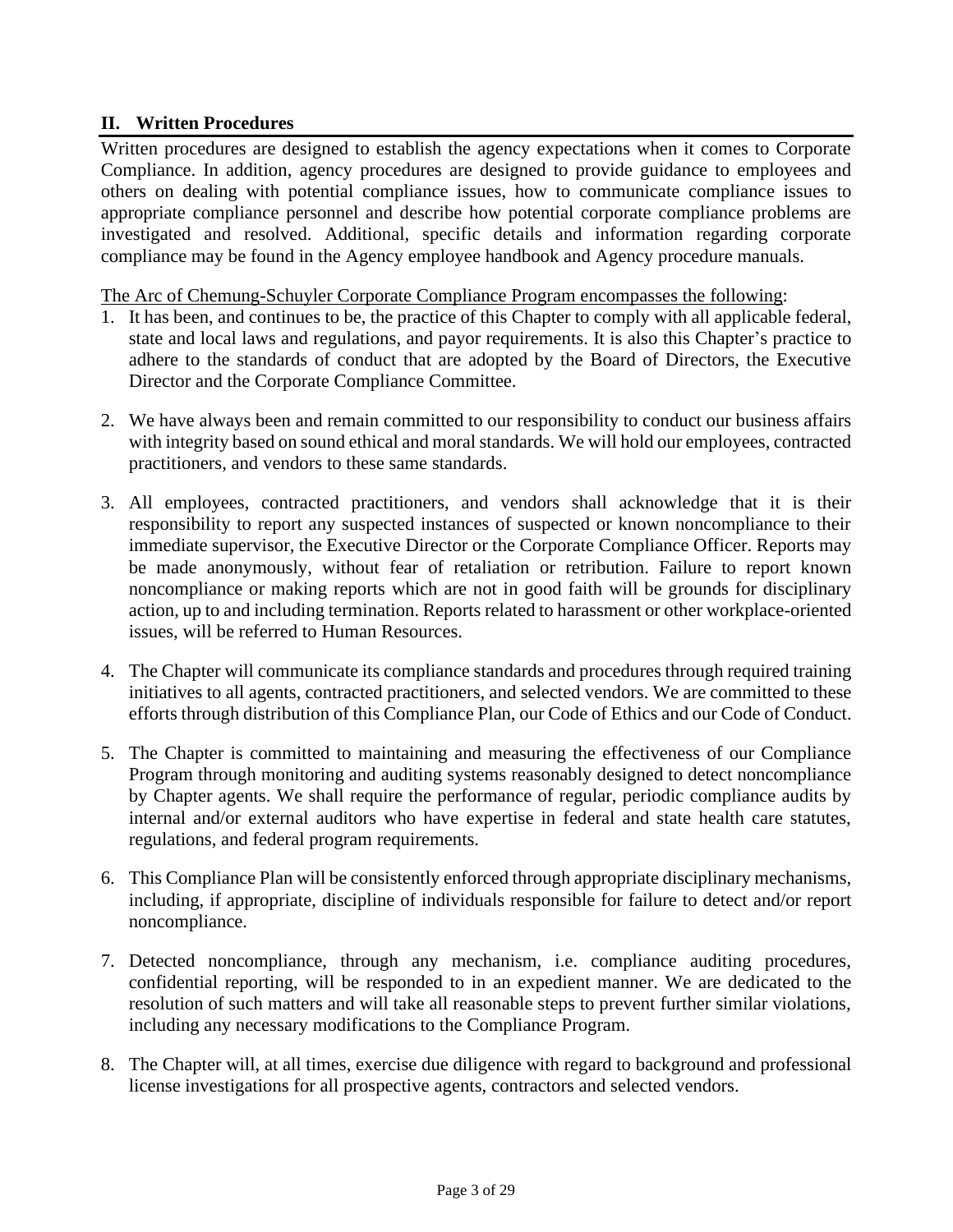## **Our Code of Ethics**

It is the practice of the Chapter to conduct all business in accordance with uncompromising ethical standards. We are committed to complying with all applicable laws and regulations. We believe the following core values are essential to the mission of serving our: kindness, courtesy, respect, honesty, integrity, fairness, teamwork, compassion, confidentiality, advocacy, ethics and compliance. Adherence to such standards will not be traded or compromised for financial, professional or other business objectives.

We ensure that all aspects of care and business conduct are performed in compliance with our mission vision statement, policies and procedures, professional standards and applicable governmental laws, rules, regulations and other payor standards.

The Chapter expects every person who provides services to our consumers to adhere to the highest ethical standards and to promote ethical behavior. Any person whose behavior is found to violate ethical standards will be disciplined appropriately.

Agents of the Chapter may not engage in any conduct that conflicts – or is perceived to conflict – with the best interest of the Chapter. Additionally, agents of the Chapter members must disclose any circumstances where the agent or his or her immediate family member is an employee, consultant, owner, contractor or investor in any entity that (i) engages in any business or maintains any relationship with the Chapter, (ii) provides to, or receives from, the Chapter any consumer referrals; or (iii) competes with the Chapter. Agents may not, without permission of the Compliance Officer accept, solicit or offer anything of value from anyone doing business with the Chapter.

Employees are expected to maintain complete, accurate and contemporaneous records as required by the Chapter. The term "records" includes all documents, both written and electronic, that relate to the provision of Chapter services or provide support for the billing of Chapter services. Records must reflect the actual service provided. Any records to be appropriately altered must reflect the date of the alteration, the name, signature and title of the person altering the document and the reason for the alteration if not apparent. No person shall ever sign the name of another person to any document. Signature stamps shall not be used. Backdating and predating documents is unacceptable and will lead to discipline up to and including termination.

The Chapter will participate in advocacy efforts with local, state, and federal governments. This will be done with an emphasis on the common good, regardless of the political party involved or of personal political affiliations. When representing the agency, no member of the governing body, employee, or volunteer will verbally, publicly, or monetarily support a specific candidate or political party either directly, or indirectly through the use of Political Action Committees.

When any person knows or reasonably suspects that the expectation above have not been met, this must be reported to supervisors, the Corporate Compliance Office or the Executive Director, so each situation may be appropriately dealt with. The CCO may be reached at (607) 734-6151 extension 121 or the anonymous hotline, extension 555 from an agency iPitomy phone or (607) 333-9252 from all other phones.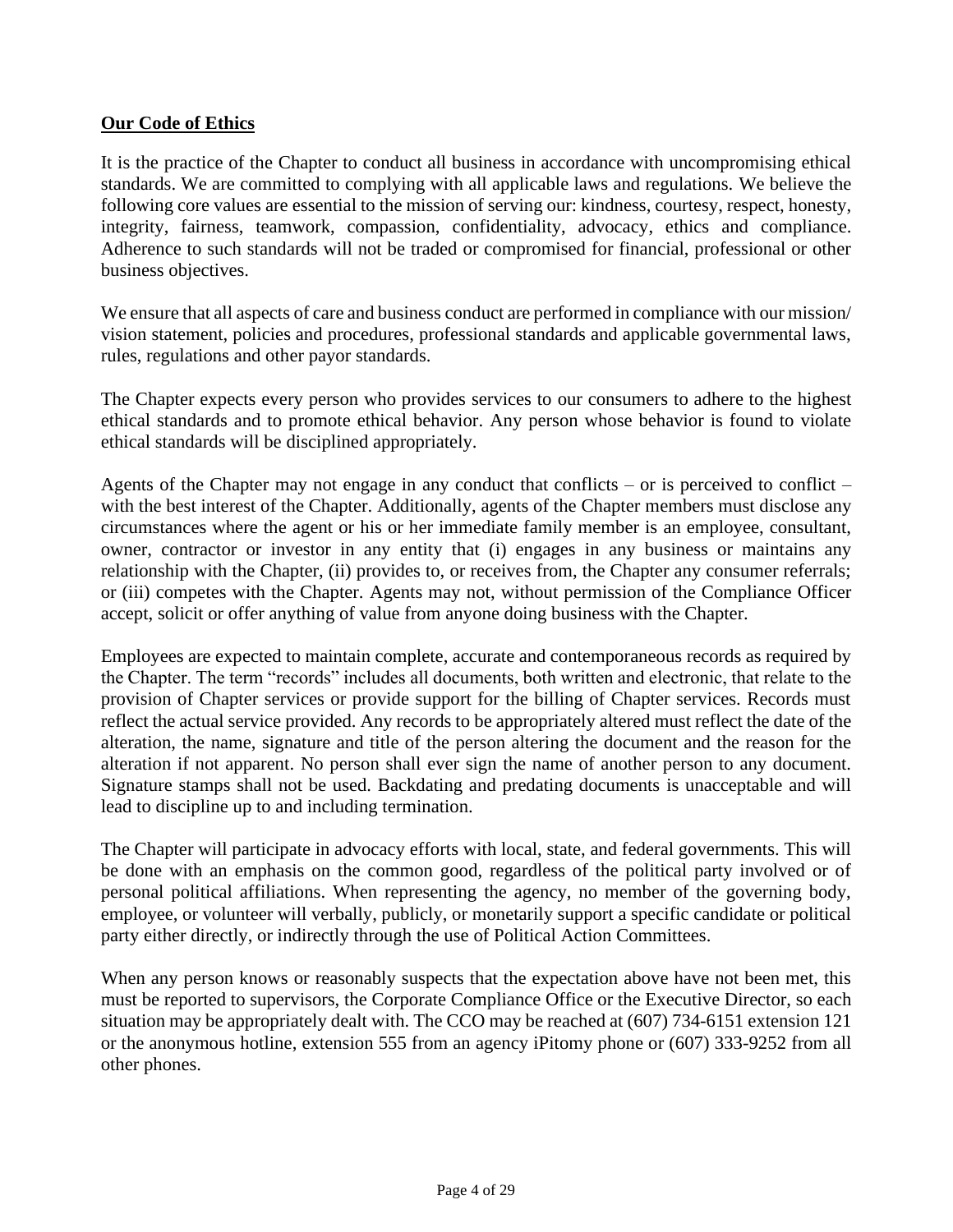## **Our Code of Conduct**

All agents of the Arc of Chemung-Schuyler are expected to follow the Code of Conduct. Each person is expected to sign an *Acknowledgement Form* upon receipt and review of the Code of Conduct.

Supervisors are expected to set a positive example for employees particularly with respect to the Code of Conduct. We expect supervisors to create an environment where all employees feel free to raise concerns and propose ideas. We expect that supervisors will ensure employees have sufficient information to comply with laws, regulations and Chapter procedures. Supervisors must maintain a culture which promotes the highest standards of ethics and compliance.

The Arc of Chemung-Schuyler has a commitment to:

- 1. The People We Support: We are committed to providing the highest quality of care, in a caring and compassionate manner.
- 2. The Communities We Support: We are committed to understanding the unique needs of the people we support and to provide our services in a cost-effective and quality manner.
- 3. Our Employees: We are committed to a work setting which is safe, which treats all employees with fairness, dignity and respect, which affords all employees an opportunity to grow, to develop professionally and to work in a team environment where all ideas are considered.
- 4. Our Third-Party Payors: We are committed to working with our payors in a way that demonstrates our commitment to our contractual obligations and reflects our shared concerns for quality services provided in an efficient and effective manner. We encourage our payors to adopt their own set of ethical principles that recognize their obligations to the people we serve, as well as the need for fairness between providers and payors.
- 5. Our Regulators: We are committed to creating an environment in which compliance with applicable rules, laws and regulations is woven into the fabric of The Arc of Chemung-Schuyler. We accept responsibility to self-govern and monitor adherence to requirements of law and our Code of Conduct.
- 6. Our Suppliers: We are committed to fair competition among existing and prospective suppliers. We encourage our suppliers to adopt their own set of standards and ethical practices.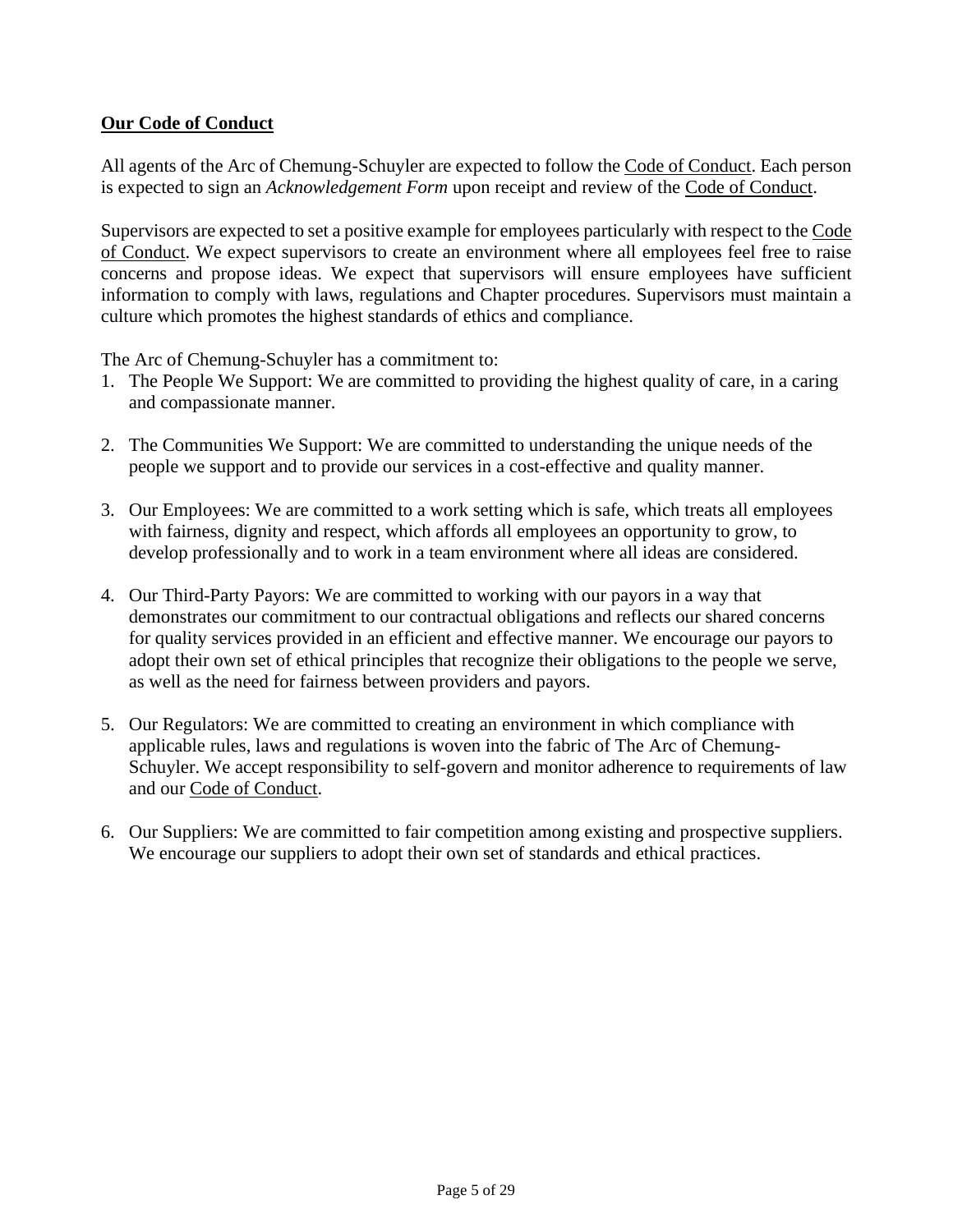## **Our Rules of Conduct**

The Arc of Chemung-Schuyler believes that certain Rules of Conduct must be observed to promote a positive and ethical work environment and pledges to abide by laws, regulations and Chapter procedures, particularly those related to the Chapter's Corporate Compliance Plan.

As people who are working for and on behalf of the Arc of Chemung-Schuyler, we have the added responsibility of following specific Rules of Conduct, as follows:

- To work cooperatively and respectfully with all agency employees, Board Members and volunteers to provide the highest quality of services;
- To place the interests of the people we serve and their family members first and foremost in all aspects of what we do. This shall specifically include the following:
	- o People shall not engage in any activity that constitutes abuse of the people we support;
	- o The people we serve shall not carry out the duties of employees;
	- o The people we serve shall not be subject to inappropriate exposure to firearms or other weapons in or on the grounds of the agency. *(This does not preclude a person served from pursuing the opportunity to attend hunter safety training.)* Firearms and other weapons are not permitted to be stored on the grounds of the agency;
	- o Financial transactions between employees and the people we serve shall be prohibited; and
	- o Employees need to model appropriate behavior to the people we support;
- To represent the Arc of Chemung-Schuyler positively, truthfully and accurately in the community;
- To conduct all activities in a fiscally responsible manner, including contractual agreements and the use of time;
- To work in accordance with applicable laws, regulations, and Chapter procedures. This includes, but is not limited to: Federal and State False Claims Act laws and all environmental, health and safety requirements;
- To refrain from distributing, selling, possessing, purchasing or consuming illegal substances or alcohol while at work; this also precludes attending work while under the influence of alcohol, and/or illegal or legal substances, that would impair work performance;
- To seek training and assistance in areas that would strengthen the ability to fulfill responsibilities to the people we serve and the Arc of Chemung-Schuyler;
- To refrain from discriminatory or harassing behaviors for any reason, and to refrain from the use of obscene, abusive or threatening language and gestures, fighting and gambling. Good faith participants of the Corporate Compliance Plan shall be protected from any intimidation and/or retaliation;
- To avoid conflicts of interest, including acceptance and giving of gifts; this shall include that gifts shall not be offered to potential referral sources, or their families;
- Potential referral sources shall not receive financial benefits to increase the volume of referrals to the Chapter;
- To conserve resources of the Arc of Chemung-Schuyler by not engaging in wasteful behavior, including the misuse of time;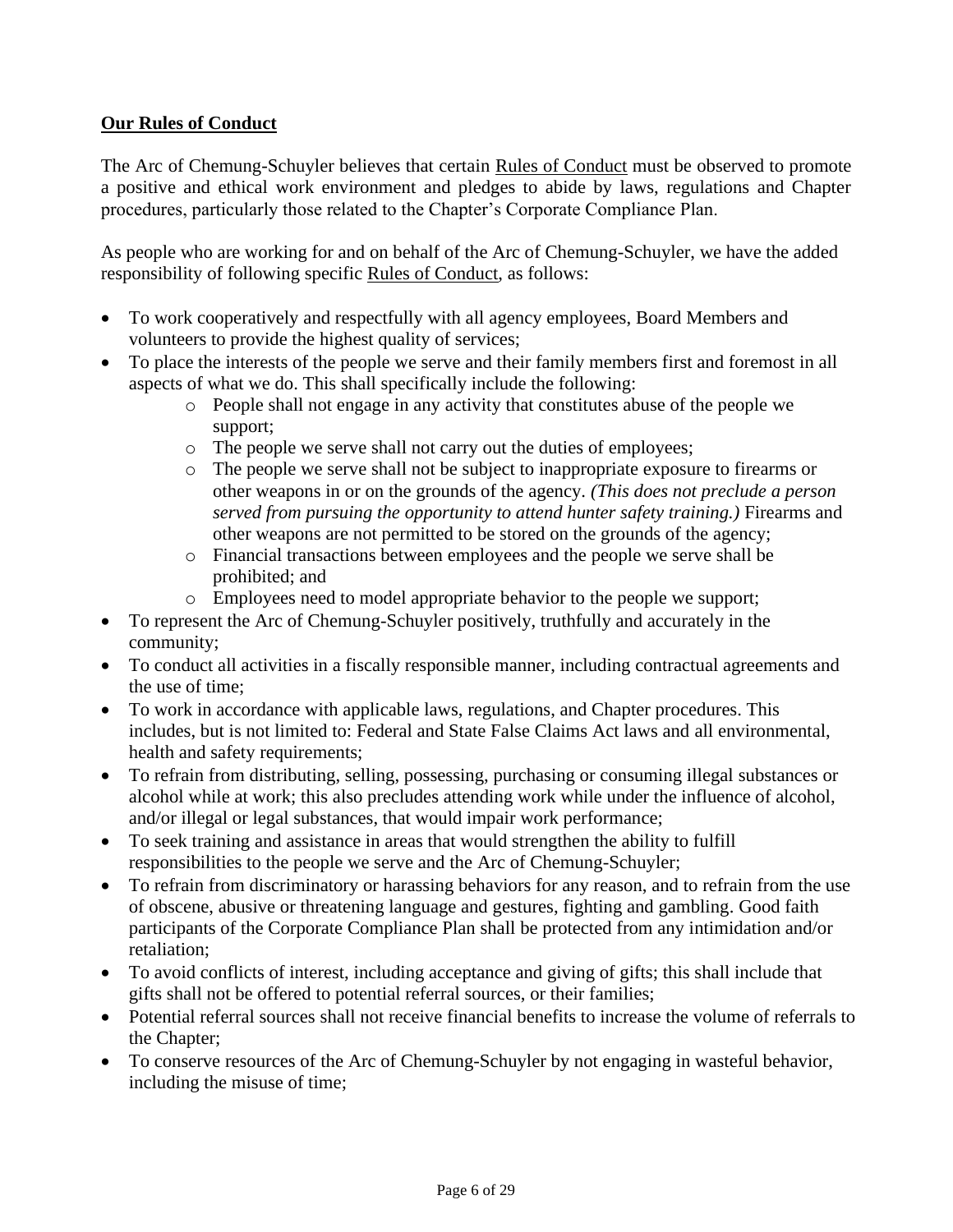- To treat confidential information appropriately and respect the privacy of the people we serve and our employees. Confidential information shall only be utilized in a professional manner and subject to relevant laws and regulations;
- To complete tasks in a timely manner and meet the quality expectations of the Chapter;
- To bill individuals and third-party payors accurately and if an error is discovered, we will correct it as soon as possible;
- To report to a supervisor, the Executive Director or to the anonymous, Corporate Compliance Hotline (607-734-6151, ext. 555 or 607-333-9252), any potential violation of applicable laws, regulations and procedures, including the Corporate Compliance Plan;
- To assist the agency in its internal investigations in an honest, reliable and trustworthy manner;
- To respect the role of the Board and management and to fully implement their decisions; and
- To consult agency leadership when questions arise regarding the conduct permitted under applicable laws, regulations and policies, including the Corporate Compliance Plan.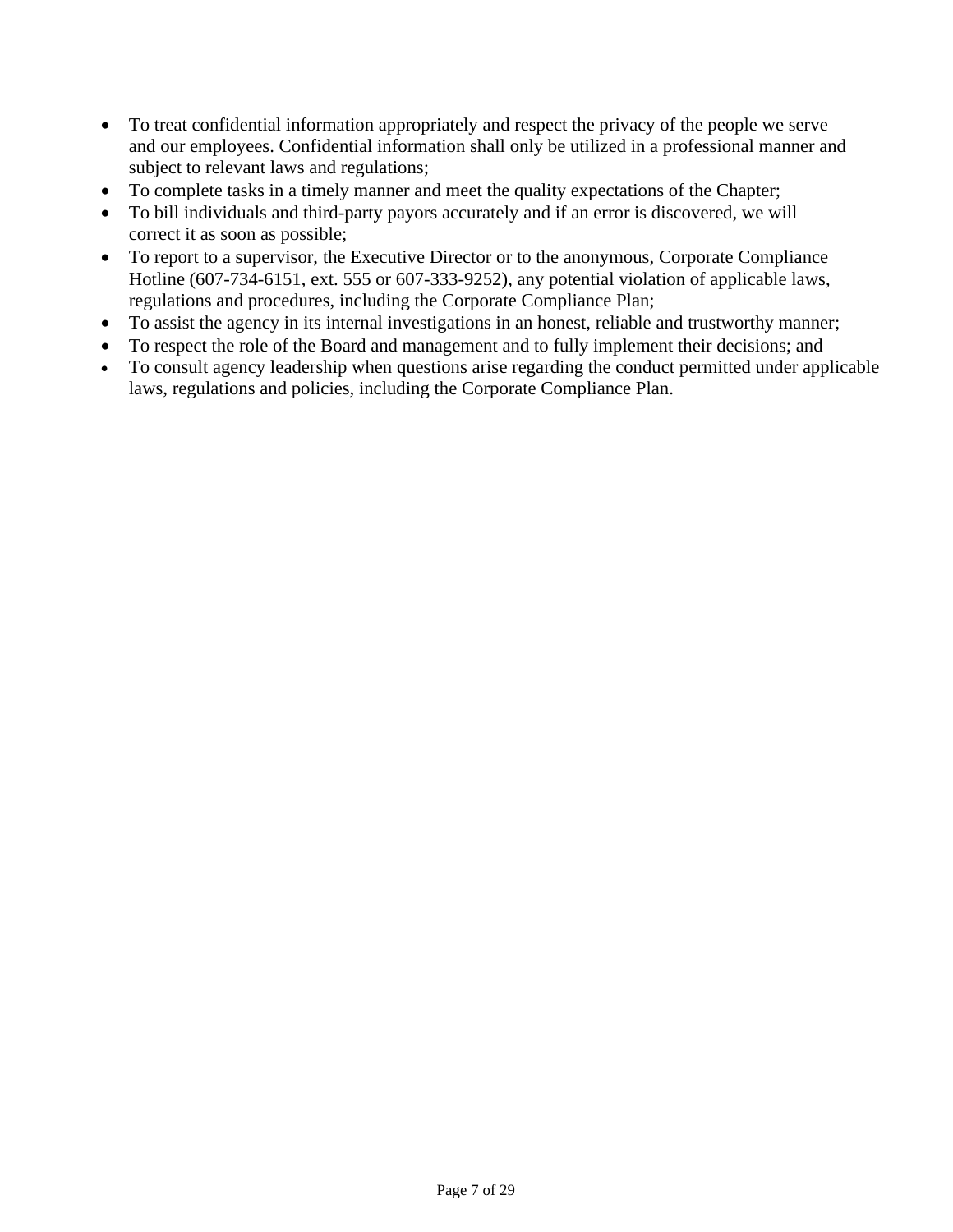## **III. The Role of the Corporate Compliance Officer**

The Corporate Compliance Officer is vested with the responsibility for the day to day operation of the compliance program. The Board of Directors of the Arc of Chemung-Schuyler designates Mary Therese Owen as the Corporate Compliance Officer (CCO). The CCO has direct lines of communication to the Executive Director, the Board of Directors, and Chapter counsel. The Corporate Compliance Officer is an employee of the Chapter. In the event that the CCO is unavailable for an extended period of time due to disability or otherwise, an interim CCO shall be appointed by the Executive Director.

The CCO is directly obligated to serving the best interests of our Chapter, persons served and Chapter agents. Responsibilities of the CCO include, but are not limited to:

- 1. Developing and implementing compliance procedures;
- 2. Overseeing and monitoring the implementation of the Compliance Plan (CP);
- 3. Directing internal Chapter audits established to monitor effectiveness of compliance standards;
- 4. Providing guidance to all agency representatives regarding procedures and governmental laws, rules and regulations;
- 5. Updating, periodically, the CP as changes occur within the Chapter, and/or in the requirements of laws and regulations or governmental and third-party payors;
- 6. Overseeing efforts to communicate awareness, the existence and contents of the CP;
- 7. Developing an annual compliance work plan to guide implementation of the CP;
- 8. Coordinating, developing and participating in the educational and training program to ensure all agency representatives understand the CP;
- 9. Oversees efforts to inform all agency representatives, including independent contractors (consumer care, vendors, billing services, etc.) are aware of the requirements of the Chapter's CP;
- 10. Actively seeking up-to-date material and releases regarding regulatory compliance;
- 11. Maintaining a reporting system, including a method for anonymous and confidential good faith reporting of potential compliance issues, and responding to concerns, complaints and questions related to the CP;
- 12. Acting as a resourceful leader regarding regulatory compliance issues, including all applicable laws, regulations, and agency procedures;
- 13. Ensuring linkage between the compliance program, quality assurance, and credentialing, including providing appropriate certifications to the Office of the Medicaid Inspector General;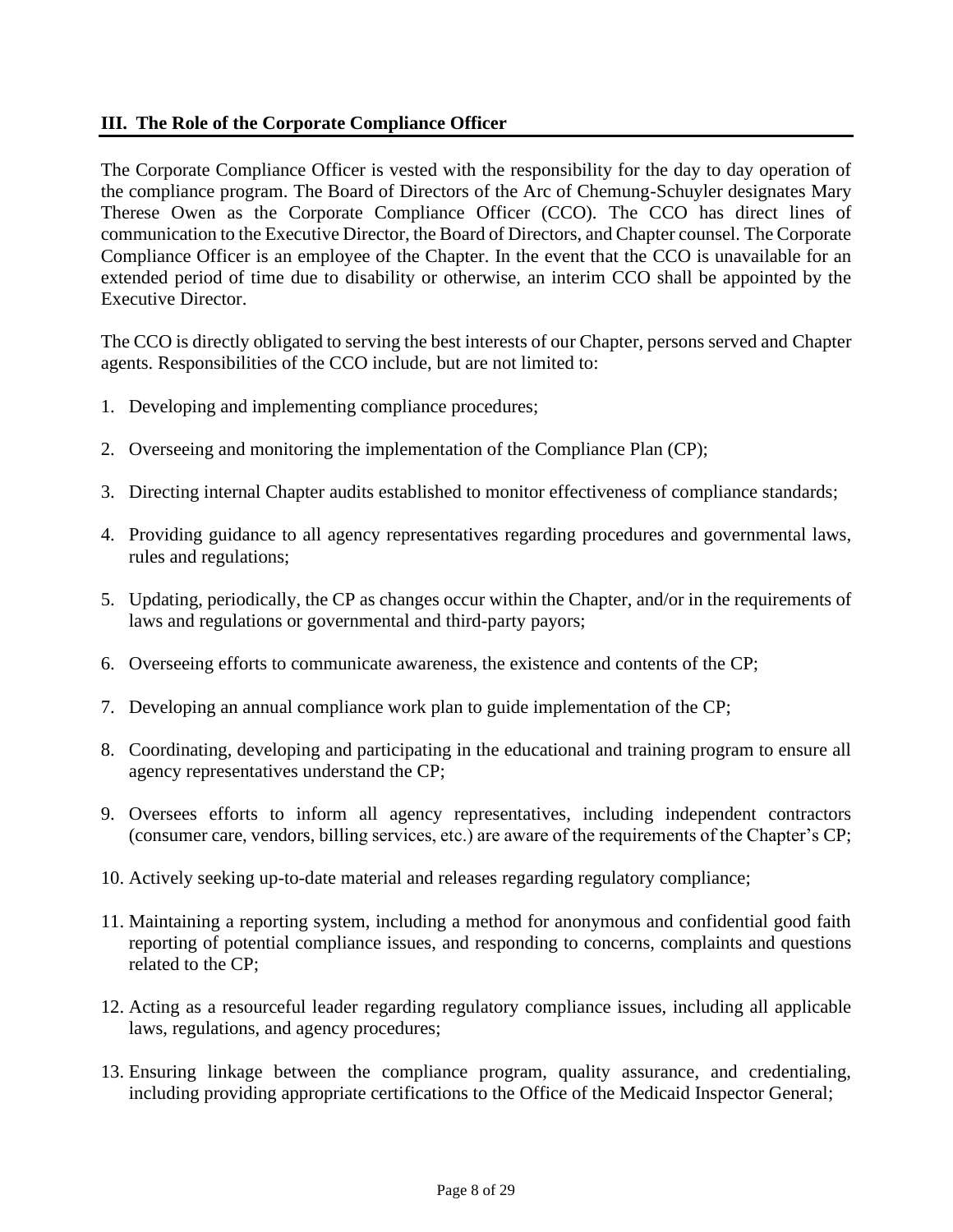- 14. Coordinating internal investigations and implementing corrective action, including but not limited to, training/retraining, sanctioning/termination of individuals associated with the organization, repayment of payment for services, self-disclosure, and/ or other appropriate action and
- 15. Serving as a member of the Corporate Compliance Committee and appearing periodically, but at least annually, before the Board's Executive session to allow for time, without other staff present, report any untoward compliance events as necessary and provide an opportunity for Board Members to ask any direct questions in this regard.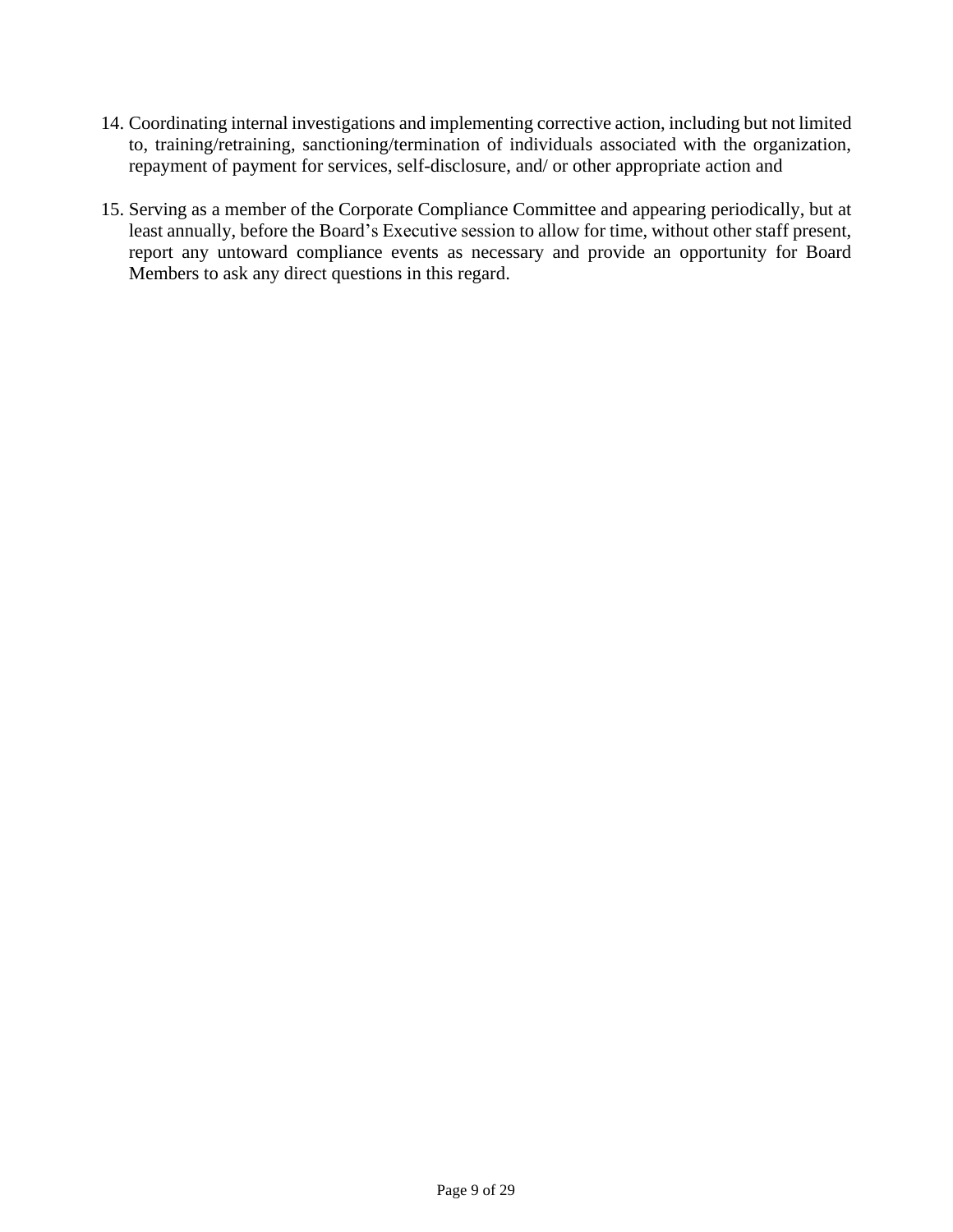## **The Structure, Duties and Role of the Corporate Compliance Committee**

The Corporate Compliance Officer (CCO) is appointed by the Executive Director and approved by the Board of Directors to advise and assist the Corporate Compliance Committee (CCC) with the implementation of the Compliance Plan (CP).

The CCC members should have broad back ground, experience levels and expertise in operations, monitoring, quality, service delivery, credentialing and legal/regulatory compliance.

The roles of the Corporate Compliance Committee include:

- 1. Analyzing the environment in which the Chapter does business, including legal requirements with which it must comply;
- 2. Conducting regular assessment to identify potential areas of risk;
- 3. Reviewing and assessing existing procedures that address these risk areas for possible incorporation into the CP;
- 4. Working with departments to develop standards and procedures that address specific risk areas and encourage compliance according to legal and ethical requirements;
- 5. Advising and monitoring appropriate departments relative to compliance matters;
- 6. Developing internal systems and controls to carry out Compliance Standards (CS) and procedures;
- 7. Monitoring internal and external audits to identify potential non-compliant issues;
- 8. Implementing corrective and preventive action plans;
- 9. Developing a process to solicit, evaluate and respond to complaints and problems and
- 10. Conducting regular reviews of the CP and its attachments to determine if updates or revisions are needed.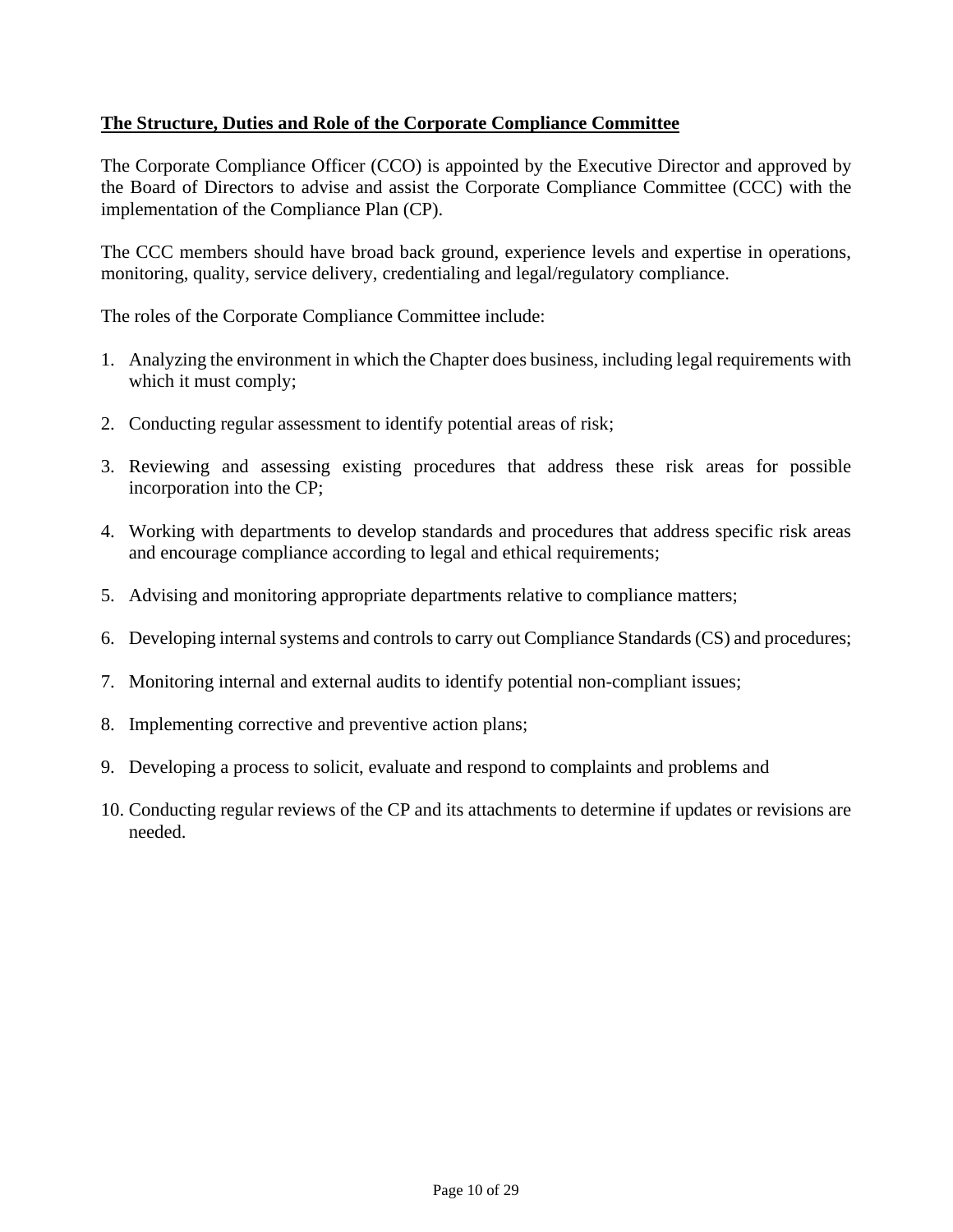#### **Delegation of Substantial Discretionary Authority**

#### Pre-employment/participation background checks

The agency conducts background checks on all candidates who submit an application for employment or long-term/program volunteer (i.e. field placement, student intern, community volunteer - 30+ hours). Chapter procedures HR-020 and HR-025, describe the process for completion of Background Checks for Criminal History and Child Abuse Registry Checks. All employees and contracted practitioners will be appropriately credentialed prior to associating with the Chapter and while associated with the Chapter.

#### Conflicts of Interest

Any employee, prospective employee, or member of the Board of Directors who holds, or intends to hold, a position with substantial discretionary authority for the Chapter, is required to disclose any name changes, and any involvement in non-compliant activities to the Chapter. In addition, the Chapter performs reasonable inquiries into the background of such applicants and also, contractors and selected vendors. Chapter procedure CC-025 describes the Chapter's process for disclosing potential conflict of interest. This includes the Executive Director, Leadership Team members and Finance Department employees signing an annual *Conflict of Interest statement*. The Board of Directors has its own, annual process through which they disclose conflicts of interest.

#### Physician Arrangements

The Chapter may enter into financial arrangements with physicians in order to meet the needs of the people we serve. All such arrangements must be structured in light of federal and state laws. There are three categories of potential financial relationships with physicians who also act as referral sources that the Chapter may undertake:

- 1. Employment Agreements
- 2. Personal Service Agreements and
- 3. Equipment and Space Rental Arrangements.

If a program desires to enter into a financial arrangement with a physician (ex. Medical Director), the program shall work with the Corporate Compliance Officer to ensure that the arrangement meets federal and state laws. All contracts of this nature shall be reviewed by counsel to ensure compliance as well.

All arrangements shall be in writing and be for a term of at least one year.

All arrangements must be undertaken without regard to the value or volume of physician referrals and must not include any intention to induce referrals. Payments will be fair market value.

Copies of all contracts are to be kept in a central location in the Business Office. When the Chapter identifies the need for a Physician Agreement, the Chapter shall utilize Procedure CC-080, Physician Arrangements as a guide for development of the contract.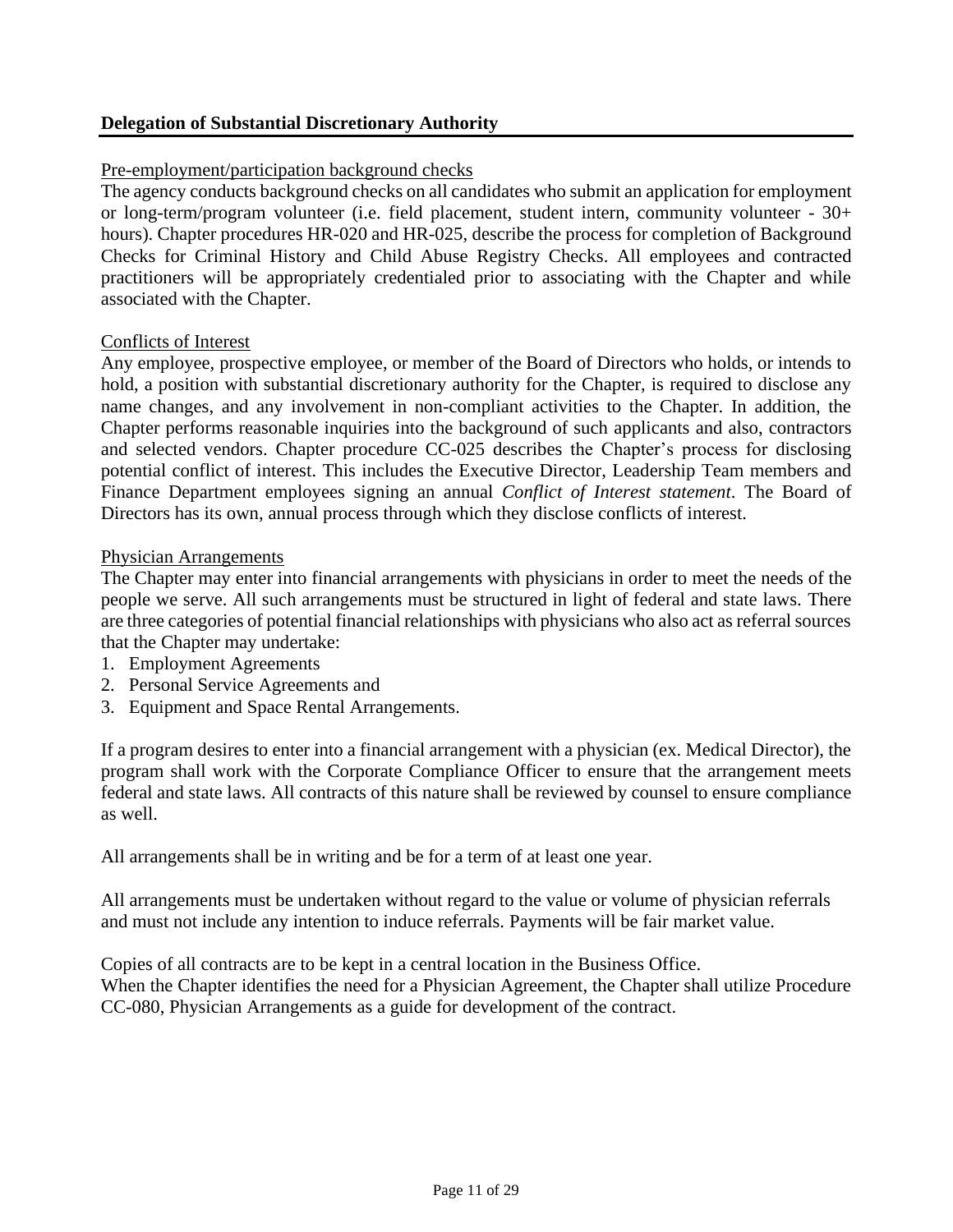Exclusion lists

The Chapter will remove from direct responsibility or involvement in any federally or state-funded programs any employee, volunteer, independent contractor, Board member or selected vendor who has participated in demonstrated non-compliant activities related to the provision of services; or is subject to actual or proposed exclusion from participation in federally or state-funded programs.

As explained in Procedure CC-045, the agency will query the following databases upon hire and monthly for all Board and committee members, employees, program/long-term volunteers, contractors and selected vendors that may impact a program's Medicaid funding:

- New York Medicaid Exclusion List -*The NYS Medicaid Exclusion List identifies individuals or entities who have been excluded from participating in the NYS Medicaid program under the provisions of 18 NYCRR § 515.3 and/or 18 NYCRR § 515.7.*
- Office of Inspector General / List of Excluded Individuals/Entities -*The Excluded Individuals/Entities list identifies parties who are excluded from participating in federal health care programs, either directly or indirectly based on program-related fraud, patient abuse, licensing board actions and defaulting on student loans.*
- Office of Inspector General / Most Wanted -*This list consists of those parties who are the most wanted health care fugitives that have yet to be caught and convicted.*
- System of Award Managements / Excluded Parties *This list consists of parties excluded from doing business with the federal government, including healthcare programs receiving Federal funding or reimbursement. Identified parties have been barred from any federal program participation due to fraud, theft, embezzlement, breach of fiduciary responsibility or other financial misconduct.*
- and Office of Foreign Assets Control. *This list consists of individuals and companies owned, controlled or acting on behalf of targeted countries, groups and individuals.*

Additionally, where applicable, licensure and disciplinary records will be reviewed with NYS Office of Professional Medical Conduct (Physicians, Physician Assistants) and/or New York State Department of Education (other licensed professionals).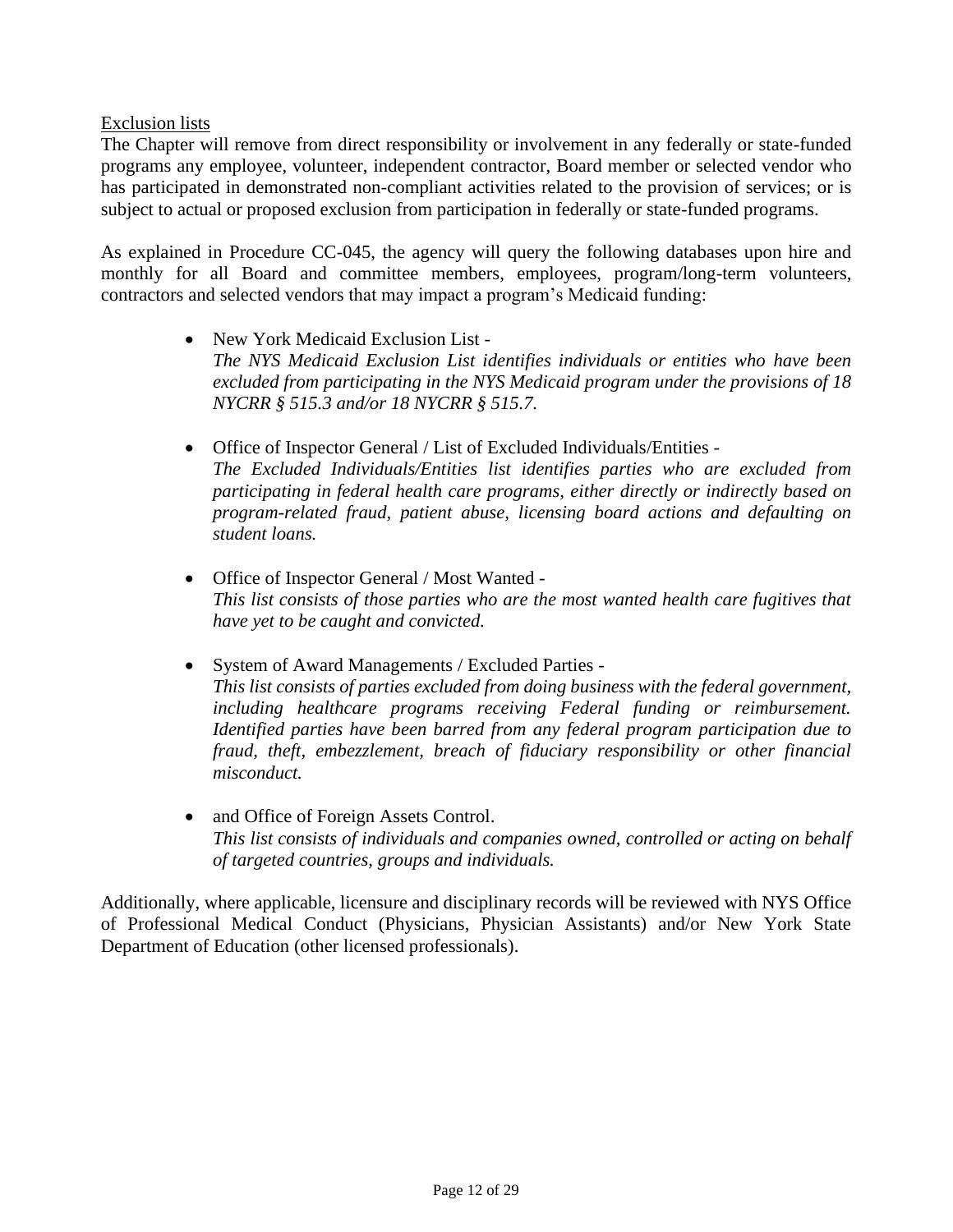#### **IV. Education and Training**

Education and training are critical elements of the CP. All employees are expected to be familiar and knowledgeable about the Chapter's CP and have a solid working knowledge of his or her responsibilities under the Plan. Compliance procedures and standards will be communicated to all affected parties, including employees, Board members and volunteers through required participation in training programs. Attendance at compliance training sessions is mandatory and is a condition of continued employment.

#### *Employees*

All employees, including the Corporate Compliance Officer, the Executive Director, senior administrators and managers, shall receive a written copy of the compliance plan, as part of their training within the first three months of hire. In addition, all employees shall participate in annual training on the topics identified below:

- General information regarding Corporate Compliance,
- Identification of the Corporate Compliance Officer, the Corporate Compliance Committee and their roles and responsibilities,
- Introduction and acknowledgement of receipt of the Corporate Compliance Plan,
- Knowledge of Corporate Compliance procedures,
- Steps to report a Corporate Compliance concern,
- Access to the anonymous CC hotline (ext.555 via agency iPitomy phones, 607-333-9252) from all other phones),
- Duty to report misconduct,
- Review of State and Federal laws, such as, but not limited to: False Claims Act, Deficit Reduction Act, Anti-Kickback Statute and Red Flag Rule,
- Whistleblower protections including non-retaliation and non-intimidation,
- Proper documentation of services rendered,
- High risk areas for fraudulent conduct and
- Examples and scenarios involving misconduct.

#### *Board of Directors*

All Board Members will receive a copy of the CP at orientation and shall participate in annual information sessions on the topics identified below:

- General information regarding Corporate Compliance,
- Requirements of the Agency in relation to having:
	- A Corporate Compliance Plan,
	- Corporate Compliance Procedures,
	- The Corporate Compliance Officer, and
	- A Corporate Compliance Committee (CCC)
- Relationship of the CCC to the Board,
- Conflict of Interest Statements and
- The False Claims Act.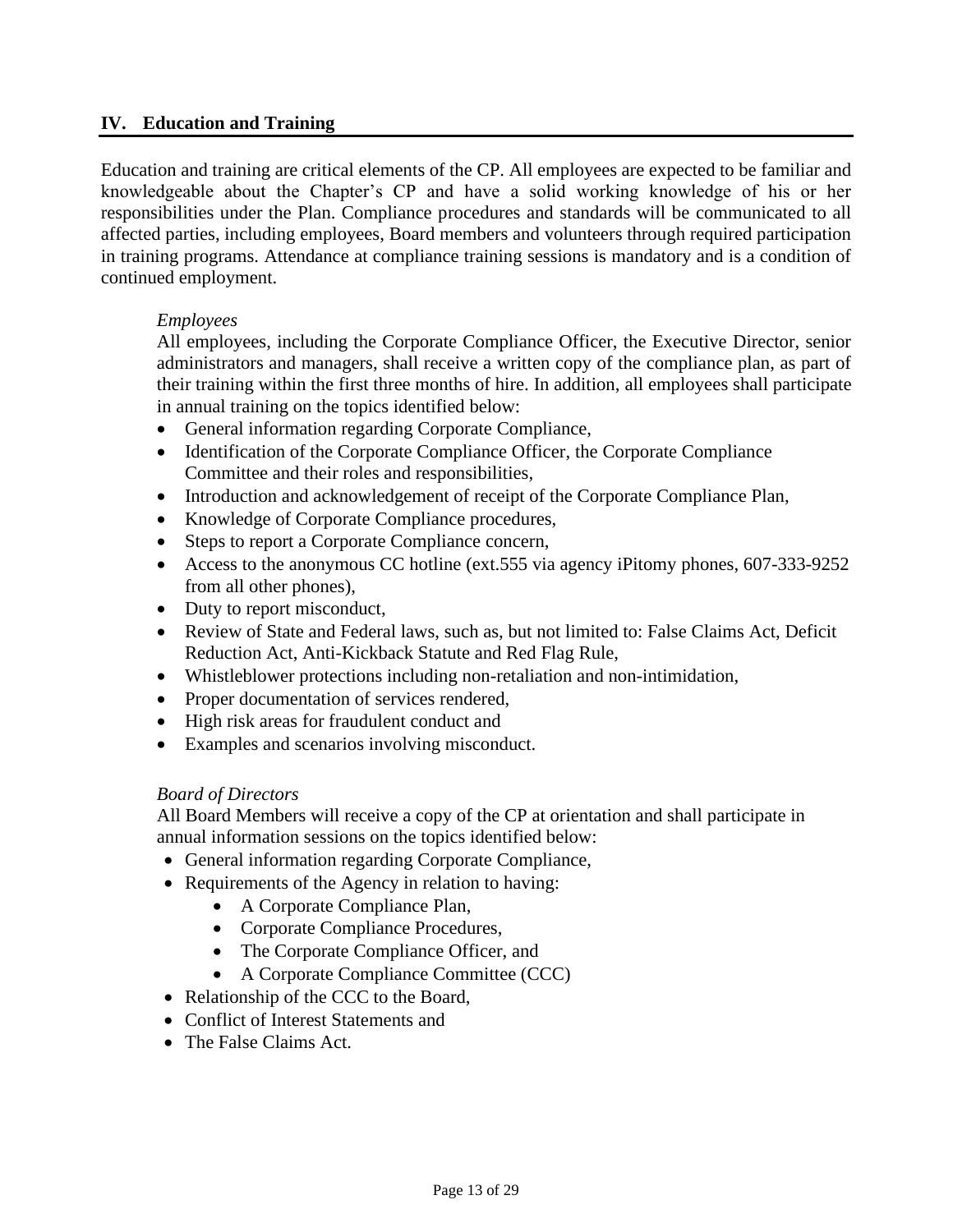All Board Members shall participate in periodic updates regarding changes to the Corporate Compliance Program at the Agency. These will generally be presented at Board Meetings as needed.

#### *Volunteers*

All program/long term volunteers are expected to complete Corporate Compliance Training similar to that provided to paid employees as part of their orientation. All education and training relating to the compliance plan are required and will be verified by attendance and a signed acknowledgement of receipt of the Chapter's standards and Code of Conduct. The Staff Development Manager shall record all such information.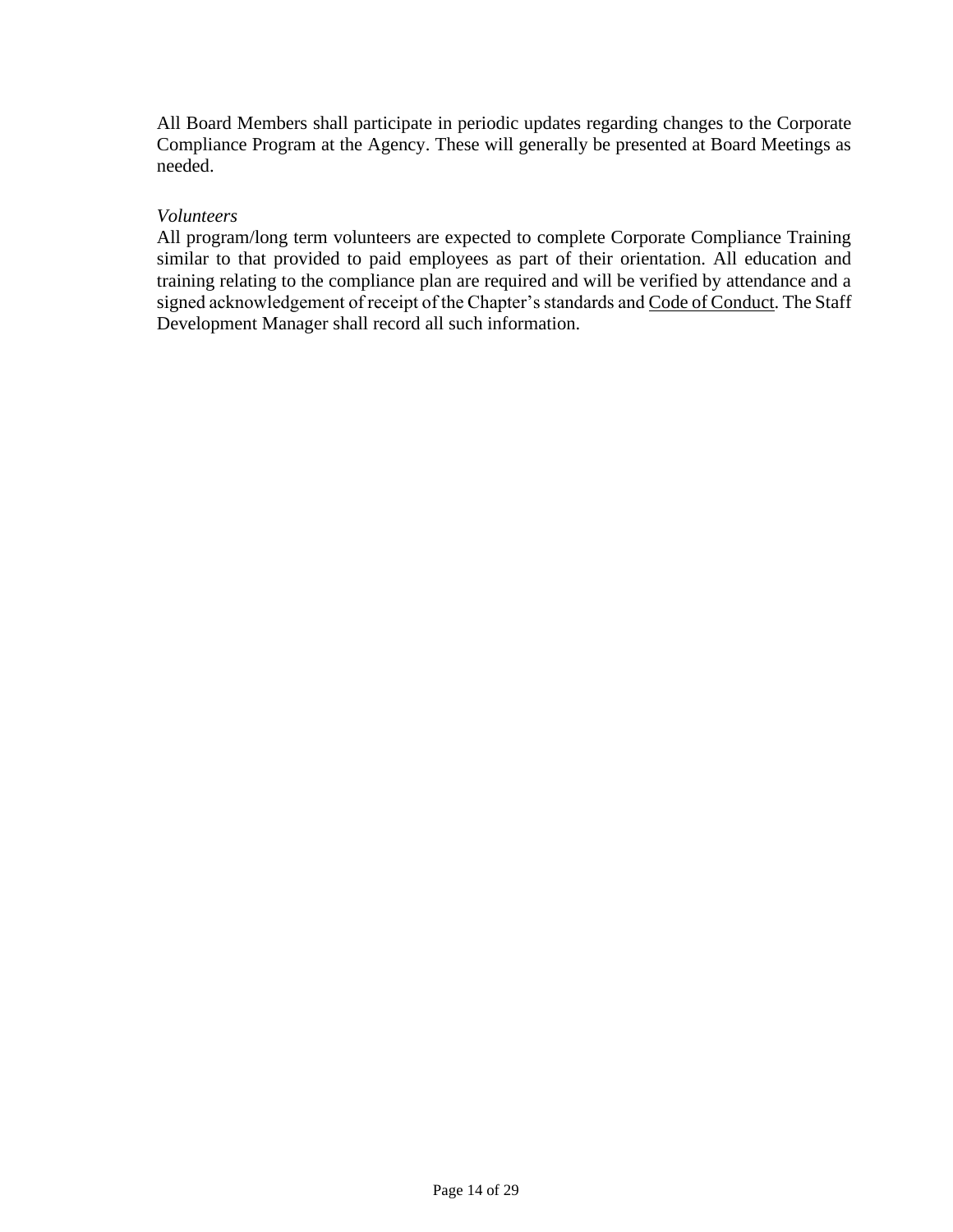## **V. Effective Confidential Communication**

Open lines of communication between the CCO and Chapter agents subject to this plan are essential to the success of our Compliance Program. Every agent has an obligation to refuse to participate in any wrongful course of action and to report such actions.

Examples of non-compliance include, but are not limited to:

- Inaccurate or falsifying documentation,
- Theft of and damage to agency resources,
- Inaccurate billing and/or payments,
- Quality of care and/or medical necessity of services or
- Regulatory concerns.

#### *Reporting a CP violation*

If you witness, learn of, or are asked to participate in potential non-compliant activities, in violation of this CP, you must contact your supervisor, the CCO or the Executive Director. Reports of noncompliance may be communicated to the CCO by any of the following methods:

| <b>Method</b>    | <b>Contact information</b>         |
|------------------|------------------------------------|
| In person        | 711 Sullivan St., Elmira, NY 14901 |
| Interoffice mail | Attn: Mary Therese Owen, CCO       |
| Standard mail    | The Arc of Chemung-Schuyler        |
|                  | Attn: Mary Therese Owen, CCO       |
|                  | 711 Sullivan St., Elmira, NY 14901 |
| Phone            | $(607)$ 734-6151 ext. 121          |
|                  | $(607)$ 535-6934 ext. 122          |
| Email            | owenma@arcofcs.org                 |
| CC Hotline*      | $(607)$ 734-6151, ext. 555         |
|                  | $(607)$ 333-9252                   |

\*Please Note: When calling the CC Hotline, neither your name nor the extension from which you are calling from will be known to the CCO. Therefore, if additional information or follow up is needed, the CCO will not be able to do so unless you leave contact information.

Any employee or agent may seek guidance with respect to the CP, Code of Ethics or Code of Conduct, at any time by following the reporting mechanisms outlined above. Any potential non-compliance by the Executive Director should be reported to the CCO.

Upon receipt of a question or concern, any supervisor, officer or director, shall document the issue at hand and report it to the CCO. Any questions or concerns relating to potential non-compliance by the CCO should be reported immediately to the Executive Director.

When reporting a CP violation, your identity will be safeguarded to the fullest extent possible.

Any good faith report of any suspected violation of this plan by following the above or reporting to any governmental agency such as but not limited to the Office of the Medicaid Inspector General (OMIG), Department of Health (DOH), the Office for People with Developmental Disabilities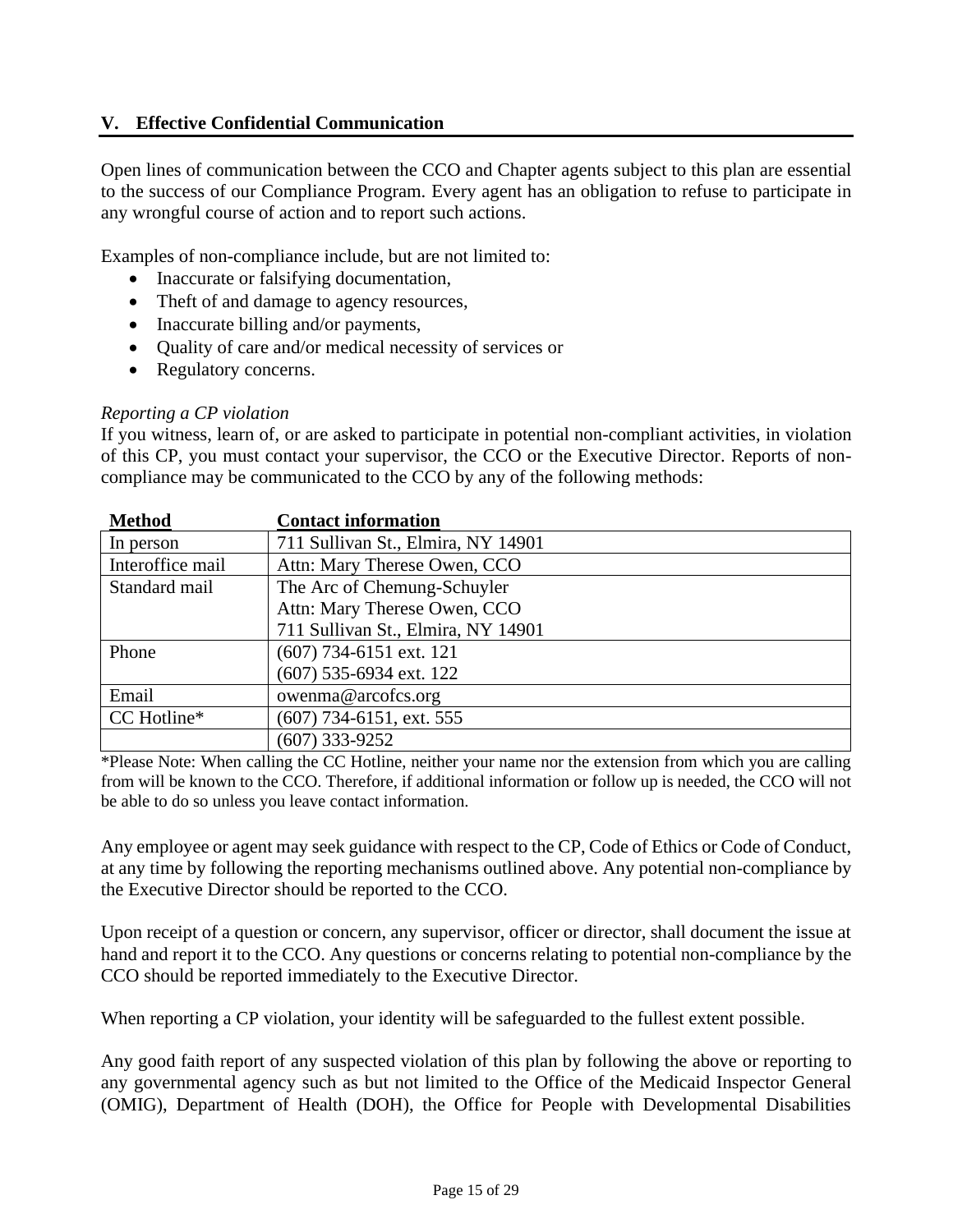(OPWDD), the Department of Labor (DoL) and/or the Office Inspector General (OIG) shall not result in any retaliation or intimidation. Any threat of reprisal against a person who acts in good faith pursuant to his or her responsibilities under the Plan (including reporting; participating in an investigation; and assisting in a self-evaluation, audit or remedial action) is acting against the Chapter's Compliance Policy. Concerns about possible retaliation or intimidation should be reported to the CCO or your supervisor. Any discipline, up to and including termination of employment or other association with the Chapter will result if such reprisal is confirmed.

The CCO or designee shall record the information necessary to conduct an appropriate investigation of all complaints. If anyone is seeking information concerning the Code of Ethics or its application, the CCO or designee shall record the facts of the call, the nature of the information sought and respond as appropriate. The Chapter shall, as much as is possible, protect the anonymity of the person who reports any complaint or question.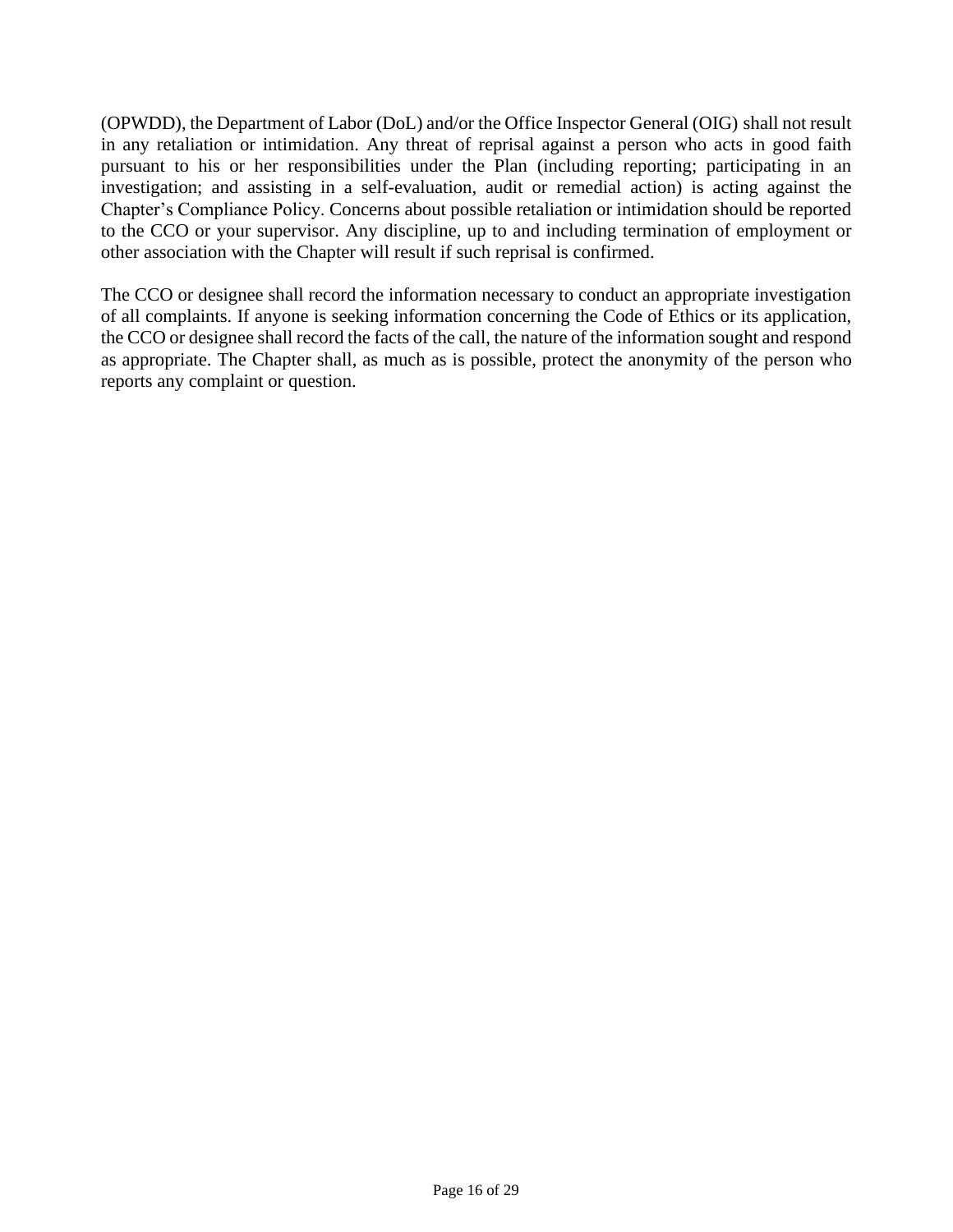## **VI. Enforcement of Compliance Standards**

Employees who fail to comply with the Chapter's Compliance program, or who have engaged in conduct that has the potential of impairing the Chapter's status as a reliable, honest, and trustworthy provider will be subject to disciplinary action. Disciplinary actions will be consistently applied and determined based on the severity and/or frequency of the offence and can range from verbal warnings to termination.

Employees may be subject to discipline for the following infractions:

- Violating the Compliance program, Code/Rules of Conduct, laws, regulations and/or agency policies and procedures,
- Failing to report suspected compliance issues,
- Participating in non-compliant behavior and
- Encouraging, directing, facilitating or permitting either activity or passively noncompliant behavior.

Any employee disciplinary actions will be handled by the Human Resources Department and will be appropriately documented in the employee's personnel file, along with a written statement of the reason(s) for imposing such discipline. The CCO shall maintain a record of infractions that the Corporate Compliance Committee should be made aware of and will provide updates on such issues to the CCC.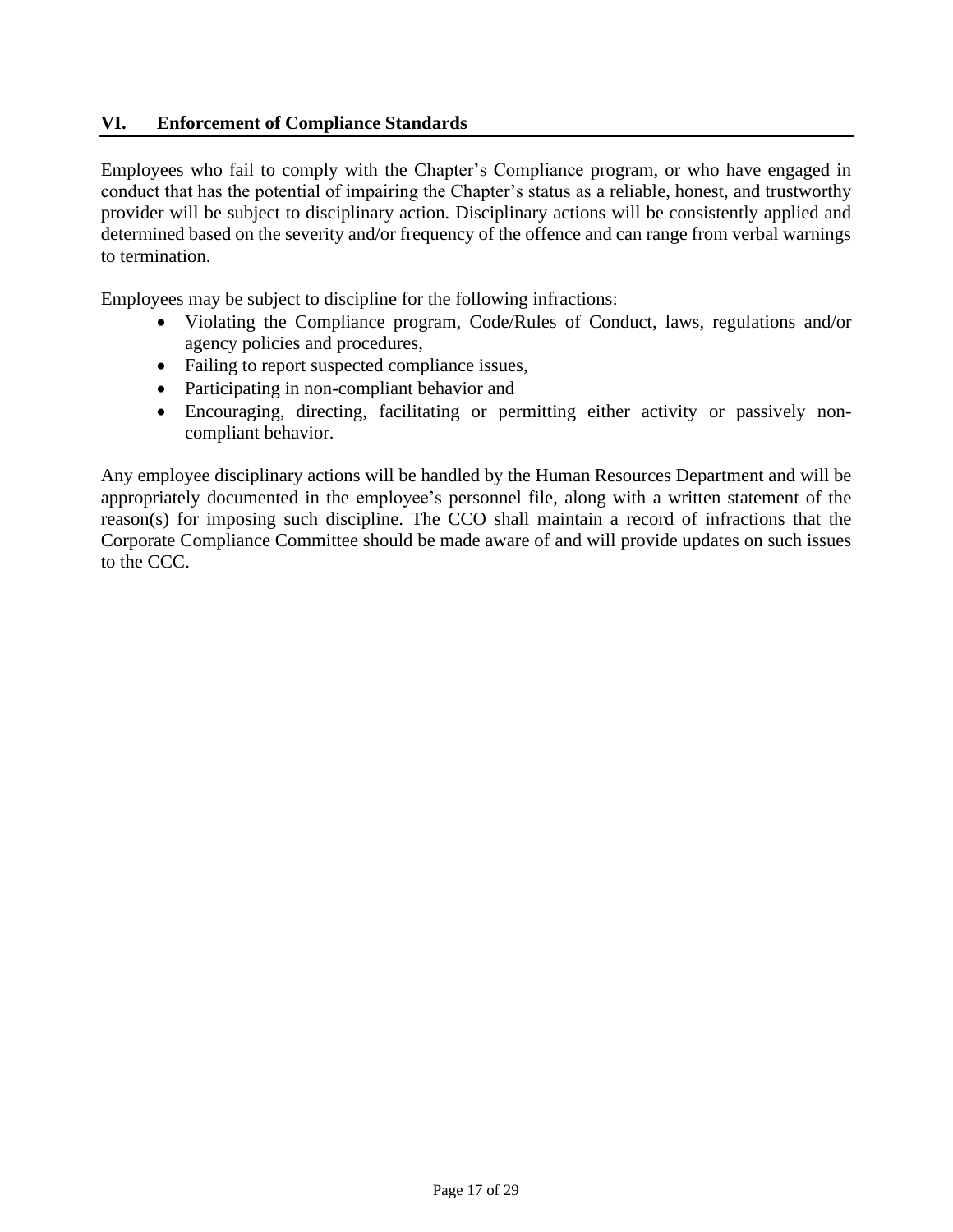## **VII. Assessment of Risk via Auditing and Monitoring**

Ongoing evaluation is critical in detecting non-compliance and will help ensure the success of the Chapter's compliance program. An ongoing auditing and monitoring system, implemented by the CCO, in consultation with the CCC, is an integral component of our auditing and monitoring systems.

This ongoing evaluation shall include the following:

- Review of relationships with third-party contractors, specifically those with substantive exposure to government enforcement actions,
- Compliance audits as stated in the Plan, conducted by the CCO or designee, and
- Review of documentation and billing relating to Medicaid and Medicare claims development and submission performed internally or by an external consultant as determined by the CCO and CCC. The audit results shall be documented by the CCO. The Program Director shall prepare a Management Response. The audit results and Management Response shall together be presented to the Corporate Compliance Committee.

Should a Quality issue become evident that would impact the Corporate Compliance Program at the Arc of Chemung-Schuyler, including, but not limited to, those that might impact the reimbursement of services, that issue will be brought to the attention of the Corporate Compliance Committee. The Committee shall discuss the issue and determine an appropriate course of action.

The audits and reviews will examine the Chapter's compliance with specific rules and procedures through onsite visits, personnel interviews, general questionnaires (submitted to employees and contractors), medical and clinical record reviews to support claims for Medicaid/Medicare reimbursement, and documentation reviews.

Additional steps to ensure the integrity of the CP will include:

- Annual review with legal counsel of all records of communications and reports by all employees or contractors kept in accordance with this Plan,
- Any correspondence from any regulatory agency charged with administering a federally or state-funded program received by any department of the Chapter shall be immediately copied and forwarded to the CCO for review and discussion by the CCC and
- Immediate notification of the CCO of any visits, audits or investigations by any federal, state or county agency or Corporate Compliance related authority.

Establishment of a process detailing ongoing notification by the CCO to all appropriate personnel of any changes in laws, regulations or policies, as well as appropriate training to assure continuous compliance.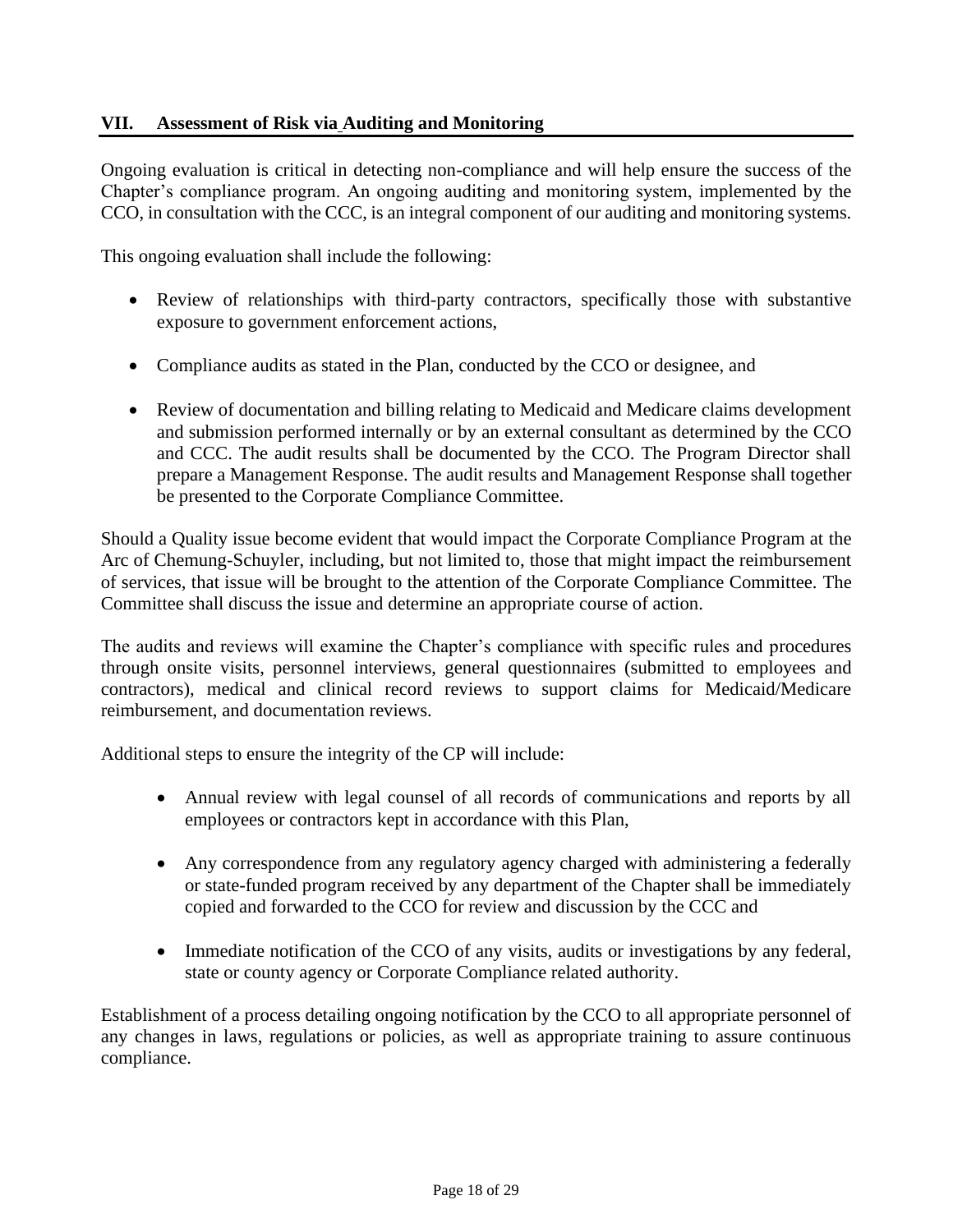## **PPACA - Patient Protection and Affordable Care Act**

The Patient Protection and Affordable Care Act was signed into Federal Law in March 2010 by President Obama. Section 6402 of PPACA refers to Medicare and Medicaid Program Integrity Provisions. Section 6402 (d) discusses the reporting and returning of overpayments. It is expected that The Arc of Chemung-Schuyler will adhere to the requirements of PPACA.

In general, if a person has received an overpayment, the person shall **report and return** the overpayment to the Secretary, the State, an intermediary, a carrier, or a contractor, as appropriate, at the correct address;

#### And

**Notify** the Secretary, State, intermediary, carrier or contractor, to whom the overpayment was returned in writing of the reason for the overpayment.

In New York, overpayments should be returned, reported and explained to OMIG at:

Office of the Medicaid Inspector General 800 North Pearl Street Albany, NY 12204

An overpayment is defined as "any funds that a person receives or retains under Medicare or Medicaid to which the person, after applicable reconciliation, is **not entitled** under Medicare or Medicaid. (Not entitled means: kickback, Stark Law, Eligibility, Conditions of Payment).

An overpayment must be reported and returned by the later of:

- a. The date which is 60 days after date on which the overpayment was identified; or
- b. The date on which any corresponding cost report is due, if applicable

Overpayments may be caused by a variety of issues such as:

- Duplicate payments for the same service,
- Services not actually rendered,
- Patient is deceased.
- Practitioner lacked required license or certification or has been excluded,
- Billing system error,
- No order for the service and/or
- Service not documented as required by regulation.

If a person knowingly does not report an overpayment, the False Claims Act could apply.

OMIG does state: "OMIG is not interested in fundamentally altering the day to day business processes of organizations for minor or insignificant matters. Consequently, the repayment of simple, more routine occurrences of overpayment should continue through typical methods of resolution, which may include voiding or adjusting the amounts of claims."

(*The information for this section was taken from the OMIG presentation dated July 2010.*)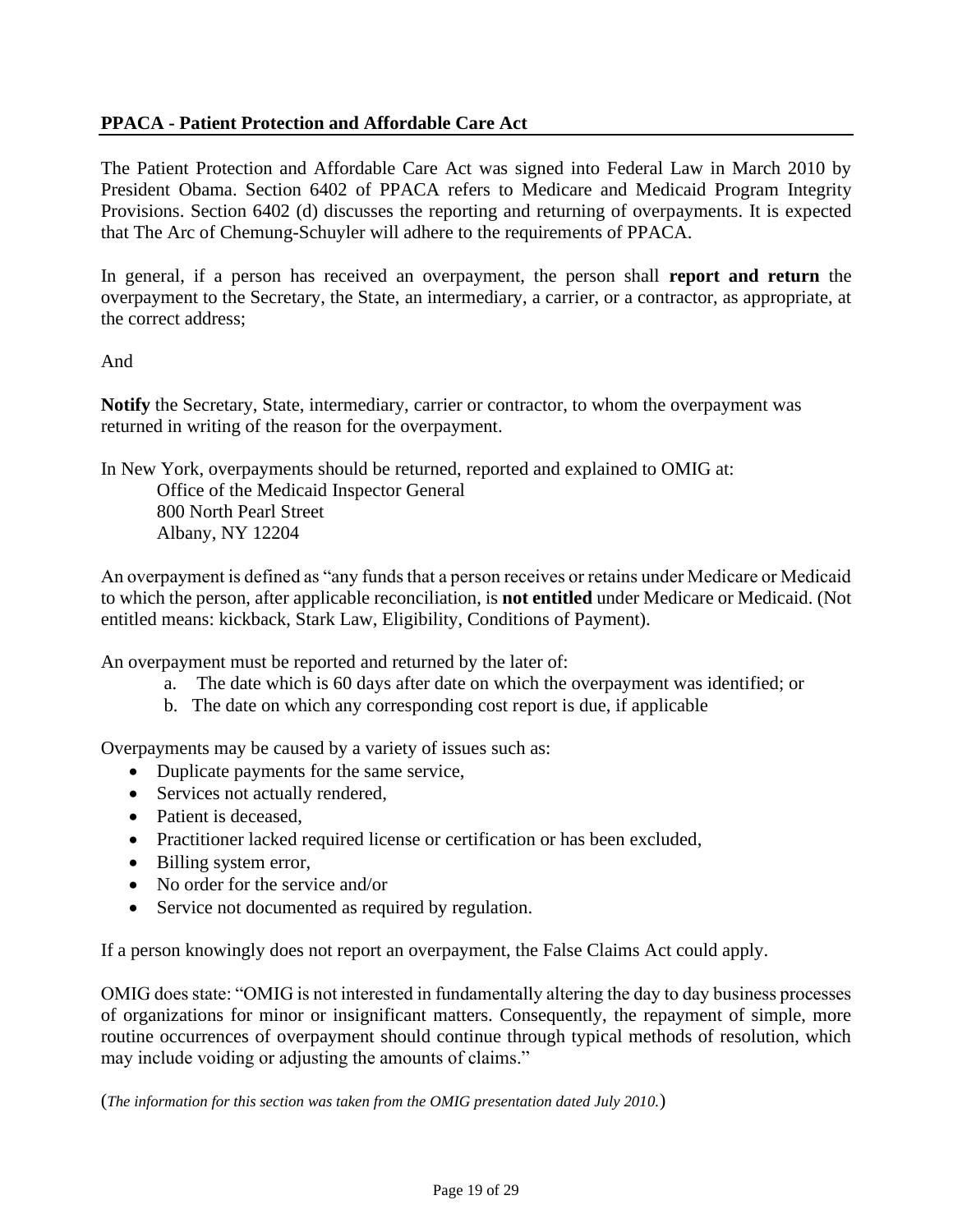## **VIII. System to Report Compliance Issues - Detection and Response**

The CCO, Executive Director and the CCC shall determine whether there is any basis to suspect that a violation of the CP has occurred.

If it is determined that a violation *may* have occurred, the matter may be discussed with legal counsel, who will, with the CCO, concur on a plan of action and decide whether a more detailed investigation is warranted. This investigation may include, but is not limited to, the following:

- Interviews with individuals having knowledge of the facts alleged,
- A review of documents, and
- Legal research and contact with governmental agencies for the purpose of clarification.

If advice is sought from a governmental agency or fiscal intermediary or carrier, the request and any written or oral response shall be fully documented.

At the conclusion of an investigation the CCO shall issue a report to the Executive Director and CCC summarizing the findings, conclusions and recommendations and will advise if the facts indicate that a violation of the law has occurred.

The report will be reviewed with legal counsel if necessary. Any additional action will be on the advice of counsel.

If the Chapter identifies that an overpayment was received from any third party payer, the appropriate regulatory (funder) and/or prosecutorial (attorney general/police) authority will be appropriately notified with the advice and assistance of counsel. It is our policy to not retain any funds which are received as a result of overpayments. In instances where it appears an affirmative fraud may have occurred; appropriate amounts shall be returned after consultation and approval by involved regulatory and/or prosecutorial authorities. Systems shall also be put in place to prevent such overpayments in the future.

Regardless of whether a report is made to a governmental agency or prosecutorial authority, the CCO shall maintain a record of the investigation, including copies of all pertinent documentation. A Corporate Compliance Log will be kept by the CCO, as described in Chapter procedure CC-030, to document any corporate compliance concerns and the follow-up taken. This record will be considered confidential and privileged and will not be released without the approval of the Executive Director or legal counsel.

The CCO shall report to the CCC regarding each investigation conducted.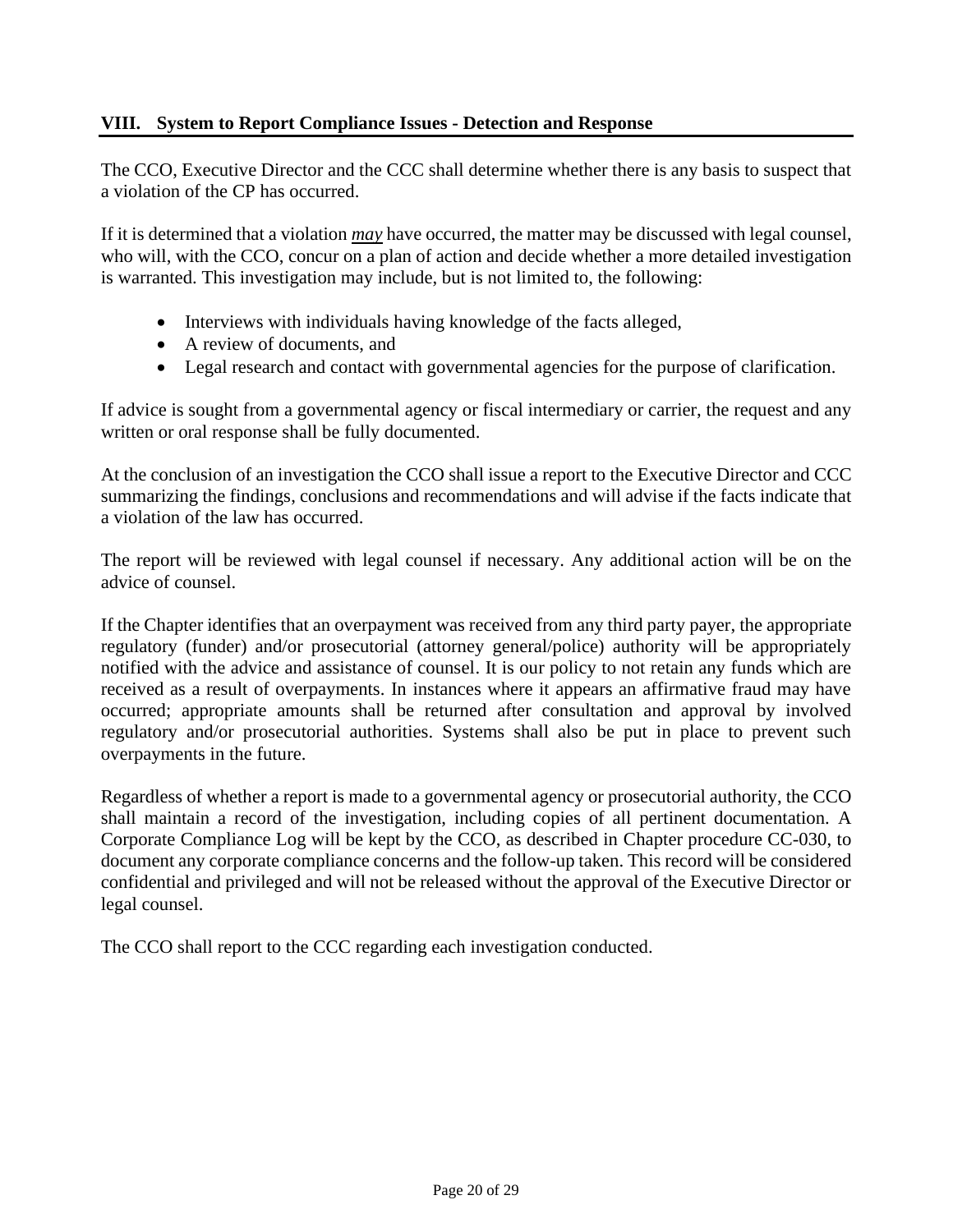## **Voluntary Disclosure**

The Arc of Chemung-Schuyler intends to respond appropriately and swiftly to violations of the law, regulations and/or the Chapter's Corporate Compliance Plan in order to protect the Chapter and to maintain the Agency's trustworthy reputation.

If the Chapter has confirmed that a violation has taken place, then corrective action will be taken. Notification to government officials will be considered with the consult of legal representation.

#### **Identification of a Violation**

If a violation is identified, it will generally be brought to the attention of the Corporate Compliance Officer (CCO). An individual may instead bring the issue to the Corporate Compliance Committee or the Executive Director.

The violation may have been identified through various avenues, including but not limited to: conversations between employees and the CCO, calls to the anonymous hotline (ext. 555), internal audits or outside investigations, audits and/or surveys.

#### **Chapter Response to the Violation**

The CCO will attempt to verify that a violation of the Corporate Compliance Plan, or state or federal law or regulation has taken place. The CCO will then (as appropriate) discuss the issue with the Executive Director and Legal Counsel. The CCO will then:

- Develop and implement a Plan of Corrective Action with the appropriate Leadership Team member,
- Notify the Corporate Compliance Committee,
- Resolve any issues of overpayment and
- Consult with Legal Counsel regarding notification of State or Federal Regulatory or Prosecutorial agencies.

Once the Corrective Action Plan has been developed, it should be approved by appropriate parties which may include the Executive Director, the Corporate Compliance Committee and/or the Board of Directors, depending on the severity of the violation.

Regular Progress Reports should be presented to the Corporate Compliance Committee to ensure that the plan is being implemented as designed.

The Chapter will make every effort to comply with applicable statutes, regulations and federal program requirements. The Chapter shall also document these efforts.

#### **Voluntary Disclosure of Violations**

The CCO, in consultation with the Executive Director, Corporate Compliance Committee and Legal Counsel, will evaluate the alleged violation to determine if a voluntary disclosure is appropriate. The disclosure may be to government officials, third party payors or other entities. Notification shall be made within a reasonable timeframe after discovering the violation. It may include return of monies previously paid to the Chapter.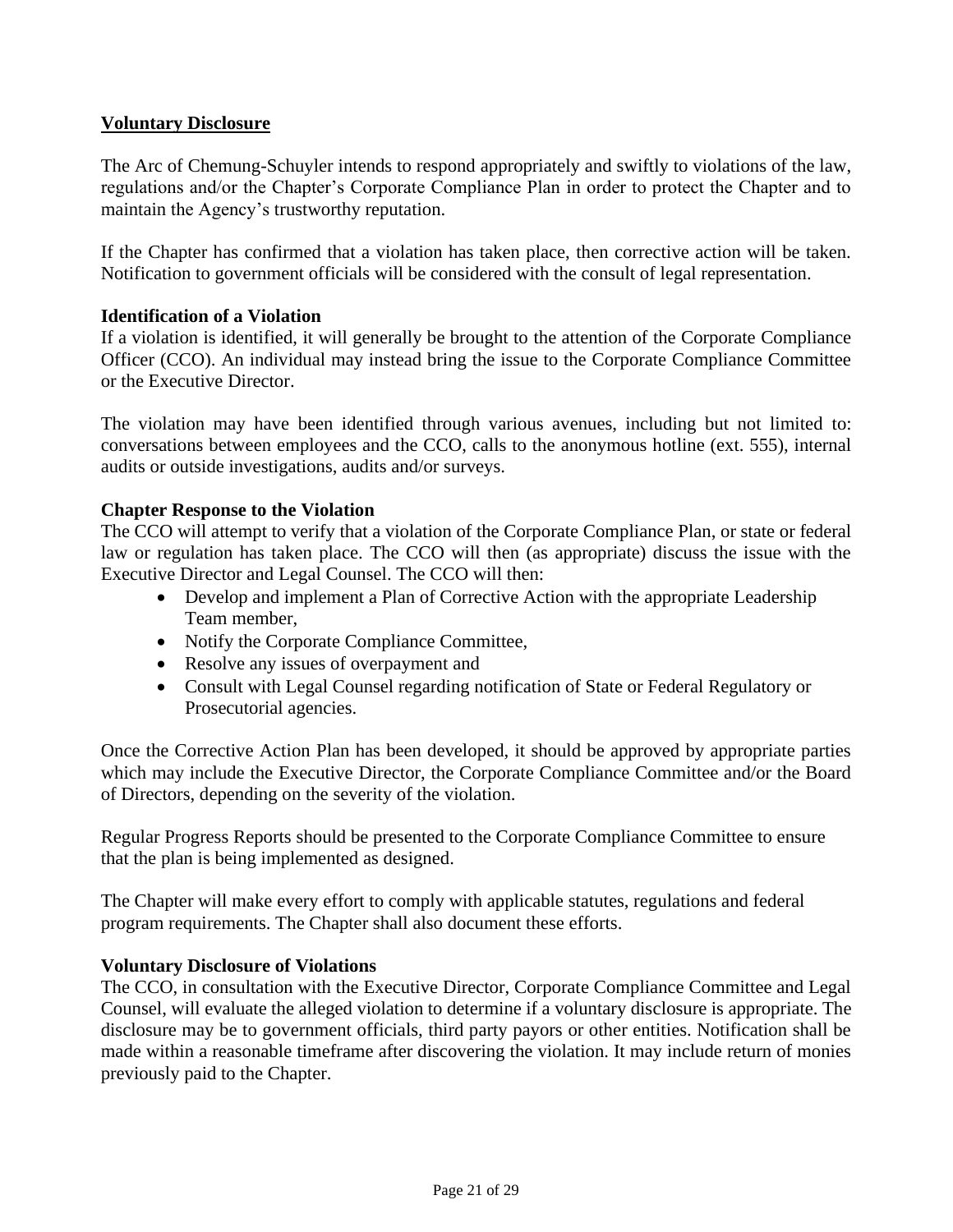## **IX. Whistleblower Protections**

The Chapter will not retaliate against or intimidate any employee for reporting any good faith potential compliance concern, as noted in the Chapter's Employee Handbook. This applies to federal laws such as the False Claims Act, New York State Laws, local laws and/or agency procedures.

No director, officer, employee or volunteer of the agency, who in good faith reports any action or suspended action taken by or within the agency that is illegal, fraudulent, or in violation of any adopted policy of the agency, shall suffer intimidation, harassment, discrimination or other retaliation or adverse employment consequences for employees.

Reporting of events shall occur following the agency's "Confidential Communication Procedure: CC-020".

The agency's Corporate Compliance Officer is the designated as the Board liaison for this purpose. The CCO shall administer this procedure and report to the Board as appropriate. Directors who are employees cannot participate in any Board or committee deliberations or voting relative to administering the whistleblower procedure.

The subject of the whistleblower complaint may not be present or participate in the Board or committee deliberations or vote on the matter (except that nothing prohibits the person from providing background information or answering questions before deliberations/voting begin).

This information is also available in the Employee Handbook and on the Agency's website in the Corporate Compliance Plan.

Numerous laws prohibit discrimination against an employee for taking lawful actions in regard to the False Claims Act (including becoming a qui tam relator). An employee cannot be discharged, demoted harassed or otherwise be discriminated against if the they report a potential fraudulent event in good faith. If the Chapter committed any of those acts, the employee may be entitled to relief in the form of reinstatement, double back pay and compensation for any special damages, including litigation costs and reasonable attorney's fees.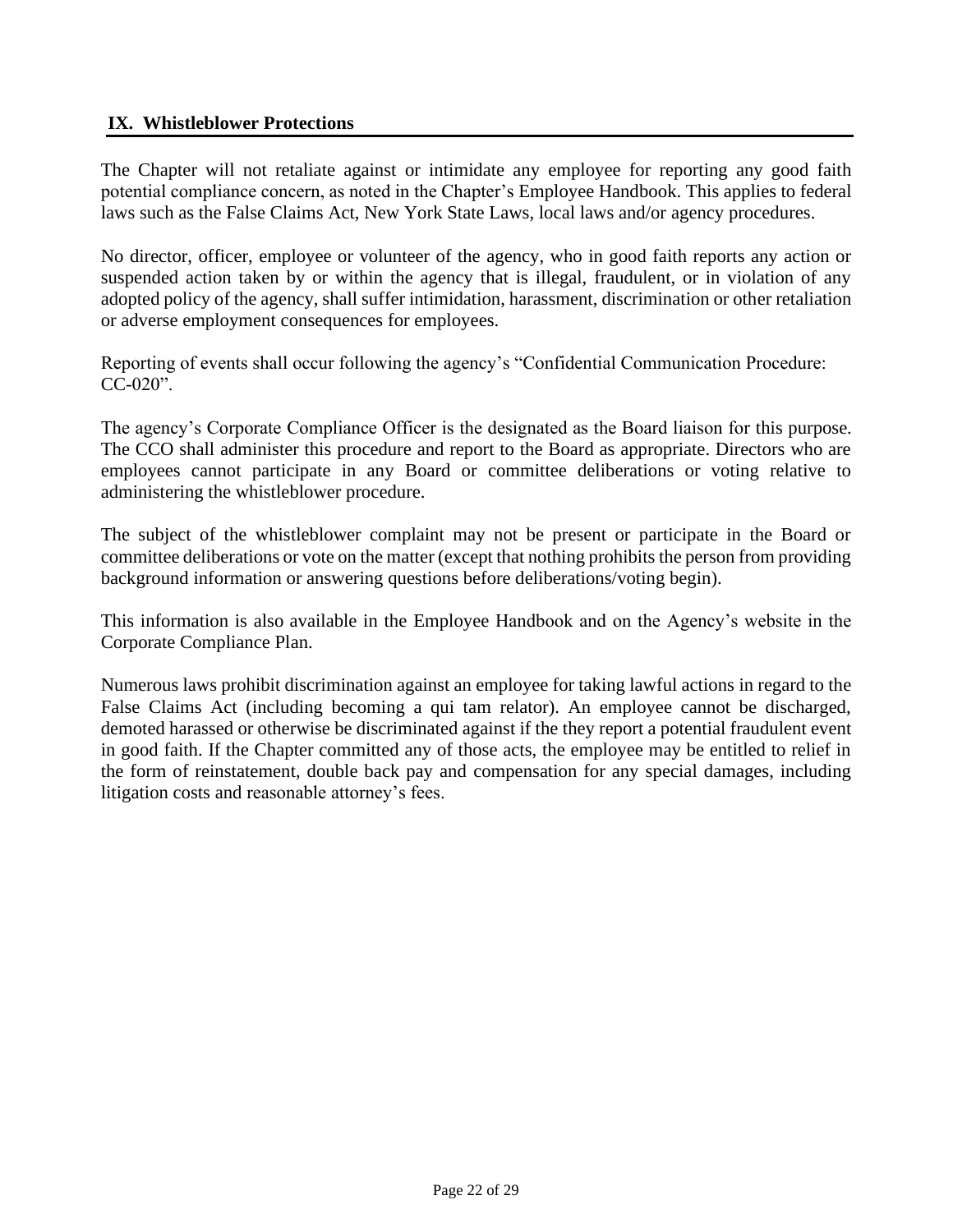#### **Appendix A**

## **OVERVIEW OF RELEVENT FEDERAL AND STATE LAWS/STATUTES**

## **I. FEDERAL LAWS**

#### **False Claims Act (31 USC §§3729-3733)**

The False Claims Act ("FCA") provides, in pertinent part, that:

(a) Any person who (1) knowingly presents, or causes to be presented, to an officer or employee of the United States Government or a member of the Armed Forces of the United States a false or fraudulent claim for payment or approval; (2) knowingly makes, uses, or causes to be made or used, a false record or statement to get a false or fraudulent claim paid or approved by the Government; (3) conspires to defraud the Government by getting a false or fraudulent claim paid or approved by the Government;. . . or (7) knowingly makes, uses, or causes to be made or used, a false record or statement to conceal, avoid, or decrease an obligation to pay or transmit money or property to the Government,

\*\*\*

is liable to the United States Government for a civil penalty of not less than  $$10,957<sup>1</sup>$ and not more than  $$21,916<sup>1</sup>$  plus 3 times the amount of damages which the Government sustains because of the act of that person . . . .

(b) For purposes of this section, the terms "knowing" and "knowingly" mean that a person, with respect to information (1) has actual knowledge of the information; (2) acts in deliberate ignorance of the truth or falsity of the information; or (3) acts in reckless disregard of the truth or falsity of the information, and no proof of specific intent to defraud is required.

<sup>&</sup>lt;sup>1</sup> Adjusted for inflation per 85 FR 37004, June 2020. An overview of the False Claims Act, including civil penalty amounts, can be found at *www.justice.gov/civil/false-claims-act*.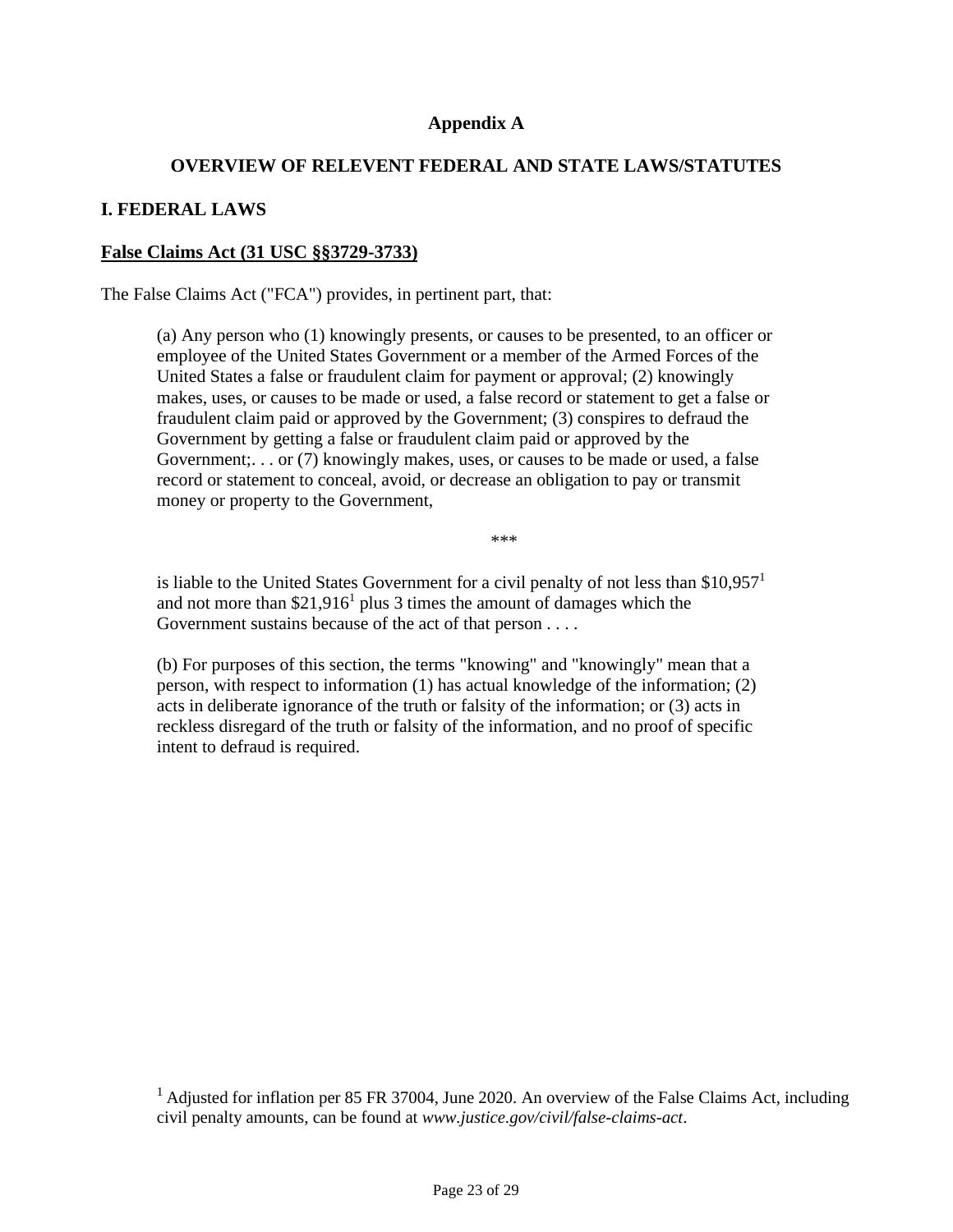31 U.S.C. § 3729. While the False Claims Act imposes liability only when the claimant acts "knowingly," it does not require that the person submitting the claim have actual knowledge that the claim is false. A person who acts in reckless disregard or in deliberate ignorance of the truth or falsity of the information, also can be found liable under the Act. 31 U.S.C. 3729(b).

In sum, the False Claims Act imposes liability on any person who submits a claim to the federal government that he or she knows (or should know) is false. An example may be a physician who submits a bill to Medicare for medical services she knows she has not provided. The False Claims Act also imposes liability on an individual who may knowingly submit a false record in order to obtain payment from the government. An example of this may include a government contractor who submits records that he knows (or should know) is false and that indicate compliance with certain contractual or regulatory requirements. The third area of liability includes those instances in which someone may obtain money from the federal government to which he may not be entitled, and then uses false statements or records in order to retain the money. An example of this so-called "reverse false claim" may include a hospital who obtains interim payments from Medicare throughout the year, and then knowingly files a false cost report at the end of the year in order to avoid making a refund to the Medicare program.

In addition to its substantive provisions, the FCA provides that private parties may bring an action on behalf of the United States. 31 U.S.C. 3730 (b). These private parties, known as "*qui tam* relators," may share in a percentage of the proceeds from an FCA action or settlement.

Section  $3730(d)(1)$  of the FCA provides, with some exceptions, that a qui tam relator, when the Government has intervened in the lawsuit, shall receive at least 15 percent but not more than 25 percent of the proceeds of the FCA action depending upon the extent to which the relator substantially contributed to the prosecution of the action. When the Government does not intervene, section 3730(d)(2) provides that the relator shall receive an amount that the court decides is reasonable and shall be not less than 25 percent and not more than 30 percent.

## **Administrative Remedies for False Claims (31 USC Chapter 38. §§ 3801 – 3812)**

This statute allows for administrative recoveries by federal agencies. If a person submits a claim that the person knows is false or contains false information, or omits material information, then the agency receiving the claim may impose a penalty of up to \$5,000 for each claim. The agency may also recover twice the amount of the claim.

Unlike the False Claims Act, a violation of this law occurs when a false claim is submitted, not when it is paid. Also unlike the False Claims Act, the determination of whether a claim is false, and the imposition of ties and penalties is made by the administrative agency, not by prosecution in the federal court system.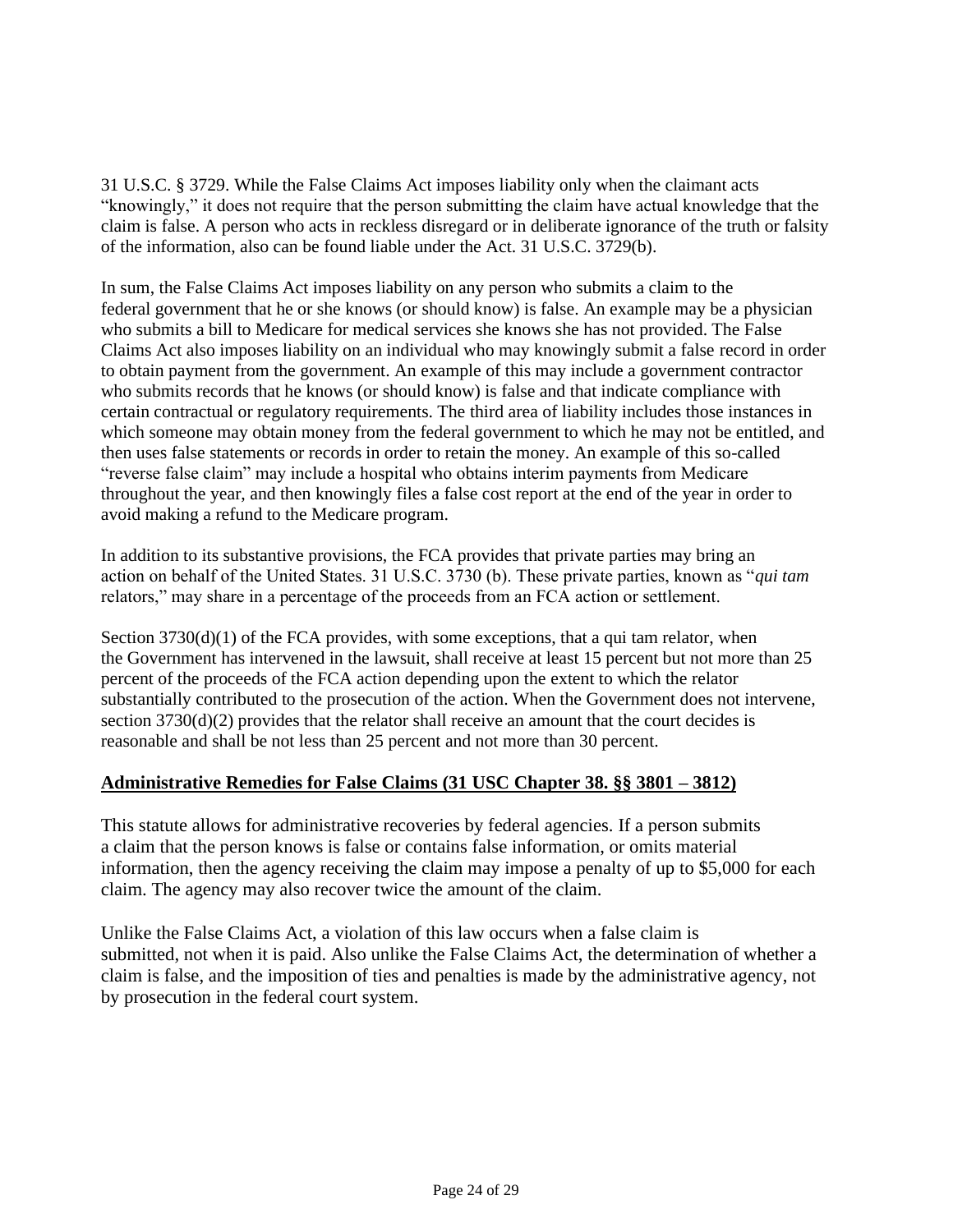## **Anti-Kickback Statute (42 USC §§1320a-7b(b)**

The Anti-Kickback Stature makes it a crime to knowingly and willfully offer, pay, solicit or receive any renumeration directly or indirectly to induce or reward patient referrals o the generation of business involving any item or service reimbursable by a Federal Health Care program.

## **Physician Referral Law (42 USC §§1395nn)**

The Physician Self-Referral Law, often called the Stark Law, prohibits a physician from referring patients to receive "designated health services" payable to Medicaid or Medicare to an entity with which the physician or a member of the physician's immediate family has a financial relationship, unless an exception applies.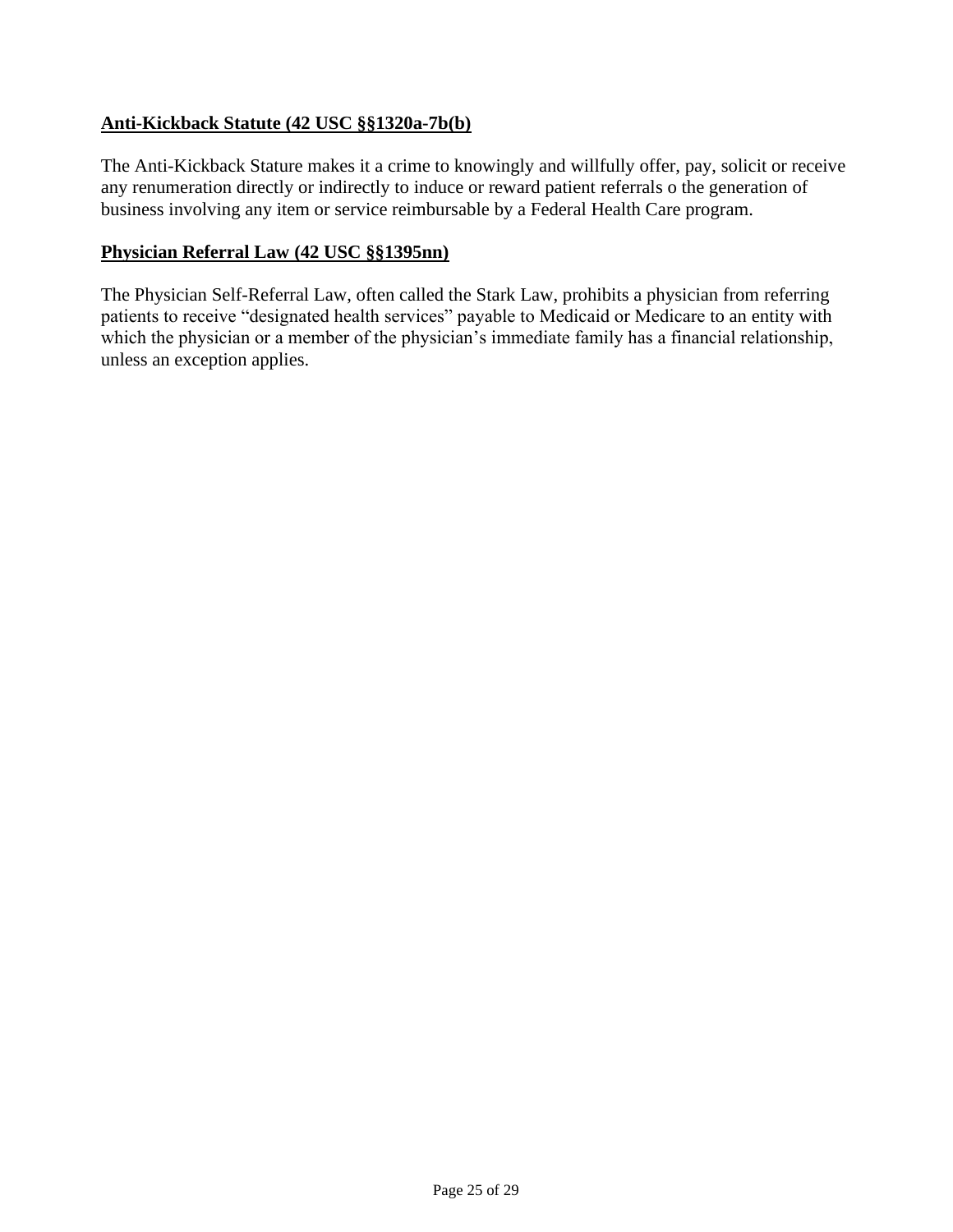## **II. NEW YORK STATE LAWS**

New York's false claims laws fall into two categories: civil and administrative; and criminal laws. Some apply to recipient false claims and some apply to provider false claims, and while most are specific to healthcare or Medicaid, some of the "common law" crimes apply to areas of interaction with the government.

## **A. CIVIL AND ADMINISTRATIVE LAWS**

## **NY False Claims Act (State Finance Law, §§187-194)**

The NY False Claims Act closely tracts the federal False Claims Act. It imposes penalties and fines on individuals and entities that file false or fraudulent claims for payment from any state or local government, including health care programs such as Medicaid. The penalty for filing a false claim is \$6,000 -\$12,000 per claim and the recoverable damages are between two and three times the value of the amount falsely received. In addition, the false claim filer may have to pay the government's legal fees.

The Act allows private individuals to file lawsuits in state court, just as if they were state or local government parties. If the suit eventually concludes with payments back to the government, the person who started the case can recover 25-30% of the proceeds if the government did not participate in the suit of 15-25% if the government did participate in the suit.

#### **Social Services Law §145-b False Statements**

It is a violation to knowingly obtain or attempt to obtain payment for items or services furnished under any Social Services program, including Medicaid, by use of a false statement, deliberate concealment or other fraudulent scheme or device. The State or the local Social Services district may recover three times the amount incorrectly paid. In addition, the Department of Health may impose a civil penalty of up to \$10,000 per violation. If repeat violations occur within 5 years, a penalty up to \$30,000 per violation may be imposed if they involve more serious violations of Medicaid rules, billing for services not rendered or providing excessive services.

#### **Social Services Law §145-c Sanctions**

If any person applies for or receives public assistance, including Medicaid, by intentionally making a false or misleading statement, or intending to do so, the person's, the person's family's needs are not taken into account for 6 months if a first offense, 12 months if a second (or once if benefits received are over \$3,900) and live years for 4 or more offenses.

#### **B. CRIMINAL LAWS**

#### **Social Services Law §145 Penalties**

Any person who submits false statements or deliberately conceals material information in order to receive public assistance, including Medicaid, is guilty of a misdemeanor.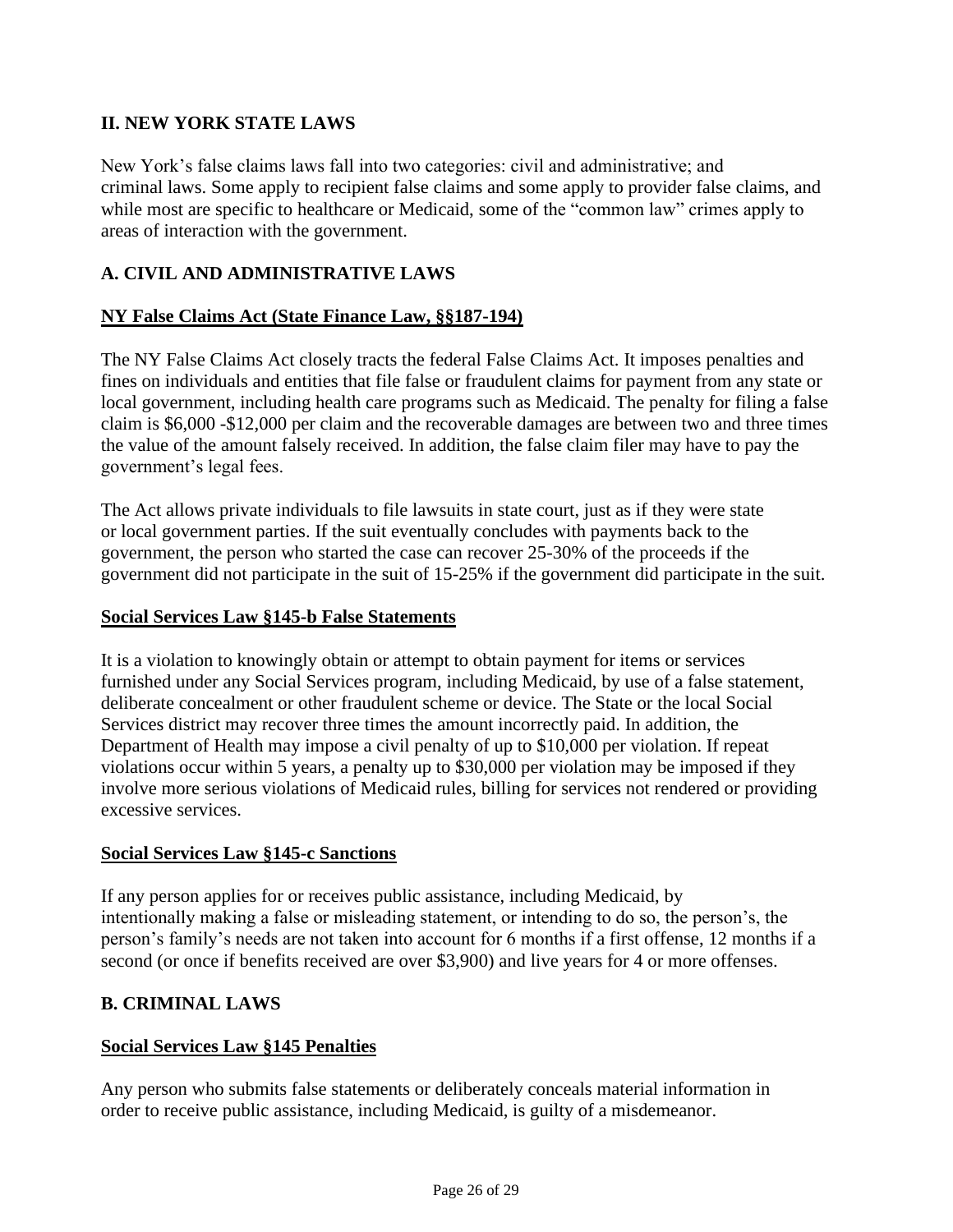## **Social Services Law § 366-b, Penalties for Fraudulent Practices.**

a. Any person who obtains or attempts to obtain, for himself or others, medical assistance by means of a false statement, concealment of material facts, impersonation or other fraudulent means is guilty of a Class A misdemeanor.

b. Any person who, with intent to defraud, presents for payment and false or fraudulent claim for furnishing services, knowingly submits false information to obtain greater Medicaid compensation or knowingly submits false information in order to obtain authorization to provide items or services is guilty of a Class A misdemeanor.

## **Penal Law Article 155, Larceny.**

The crime of larceny applies to a person who, with intent to deprive another of his property, obtains, takes or withholds the property by means of trick, embezzlement, false pretense, false promise, including a scheme to defraud, or other similar behavior. It has been applied to Medicaid fraud cases.

a. Fourth degree grand larceny involves property valued over \$1,000. It is a Class E felony.

- b. Third degree grand larceny involves property valued over \$3,000. It is a Class D felony.
- c. Second degree grand larceny involves property valued over \$50,000. It is a Class C felony.

d. First degree grand larceny involves property valued over \$1 million. It is a Class B felony.

#### **Penal Law Article 175, False Written Statements.**

Four crimes in this Article relate to filing false information or claims and have been applied in Medicaid fraud prosecutions:

a. §175.05, Falsifying business records involves entering false information, omitting material information or altering an enterprise's business records with the intent to defraud. It is a Class A misdemeanor.

b. § 175.10, Falsifying business records in the first degree includes the elements of the §175.05 offense and includes the intent to commit another crime or conceal its commission. It is a Class E felony.

c. §175.30, Offering a false instrument for filing in the second degree involves presenting a written instrument (including a claim for payment) to a public office knowing that it contains false information. It is a Class A misdemeanor.

d. §175.35, Offering a false instrument for filing in the first degree includes the elements of the second degree offense and must include an intent to defraud the state or a political subdivision. It is a Class E felony.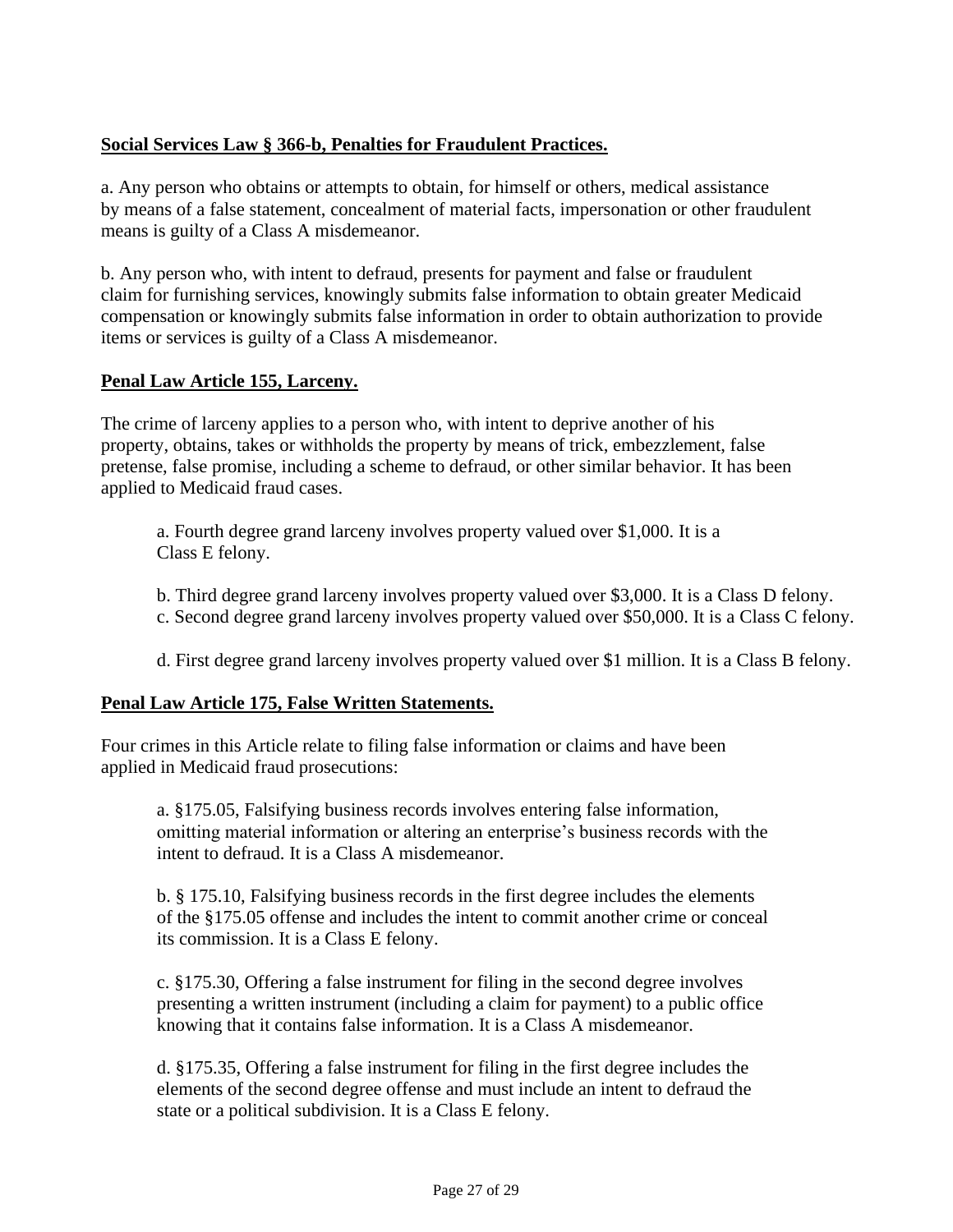## **Penal Law Article 176, Insurance Fraud,**

Applies to claims for insurance payment, including Medicaid or other health insurance and contains six crimes.

a. Insurance Fraud in the 5th degree involves intentionally filing a health insurance claim knowing that it is false. It is a Class A misdemeanor.

b. Insurance fraud in the 4th degree is filing a false insurance claim for over \$1,000. It is a Class E felony.

c. Insurance fraud in the 3rd degree is filing a false insurance claim for over \$3,000. It is a Class D felony.

d. Insurance fraud in the 2nd degree is filing a false insurance claim for over \$50,000. It is a Class C felony.

e. Insurance fraud in the 1st degree is filing a false insurance claim for over \$1 million. It is a Class B felony.

f. Aggravated insurance fraud is committing insurance fraud more than once. It is a Class D felony.

#### **Penal Law Article 177, Health Care Fraud,**

Applies to claims for health insurance payment, including Medicaid, and contains five crimes:

a. Health care fraud in the 5th degree is knowingly filing, with intent to defraud, a claim for payment that intentionally has false information or omissions. It is a Class A misdemeanor.

b. Health cam fraud in the 4th degree is filing false claims and annually receiving over \$3,000 in aggregate. It is a Class E felony.

c. Health care fraud in the 3rd degree is filing false claims and annually receiving over \$10,000 in the aggregate. It is a Class D felony.

d. Health care fraud in the 2nd degree is filing false claims and annually receiving over \$50,000 in the aggregate. It is a Class C felony.

e. Health care fraud in the 1st degree is filing false claims and annually receiving over \$1 million in the aggregate. It is a Class B felony.